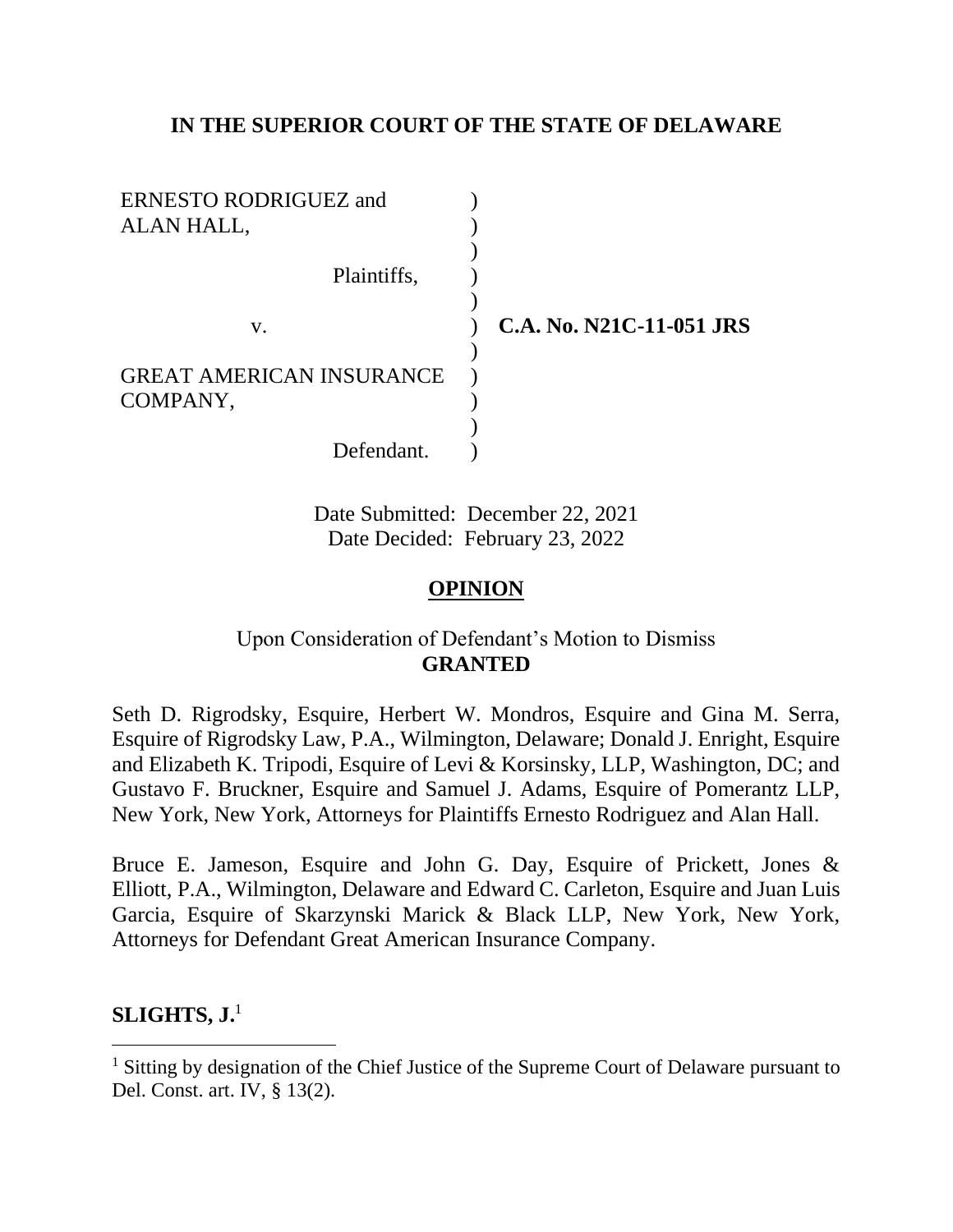The issue presented in this insurance coverage action is whether stockholder plaintiffs who obtained a default judgment in class action litigation against defendant fiduciaries may assert a claim for coverage directly against the defendants' director and officer liability ("D&O") insurer to collect on the default judgment. The insurer has moved to dismiss the plaintiffs' prayers for declaratory relief on the grounds that the plaintiffs lack standing to sue both as a matter of common law and under the express terms of the D&O policy. As for common law standing, the insurer points to the general rule in Delaware that an injured third-party may not bring a direct claim against a tortfeasor's insurer. As for standing under the policy, the insurer points to the policy's so-called "No Action Clause," which provides that "no action shall be taken against [the insurer] unless, as a condition precedent thereto, there shall have been full compliance with all terms of this Policy. . . ." According to the insurer, the insureds failed to comply with their obligations under the policy in several respects, which ultimately led to the court's entry of a default judgment against them. The plaintiffs disagree and maintain they have standing to sue both as a matter of common law and under the terms of the D&O policy.<sup>2</sup>

Under Delaware law, the plaintiffs could attain common law standing to bring a direct action against the insurer under an express assignment of the claim from the

<sup>&</sup>lt;sup>2</sup> While the insurer has previewed other defenses to coverage in its motion, the focus for now is on standing to sue.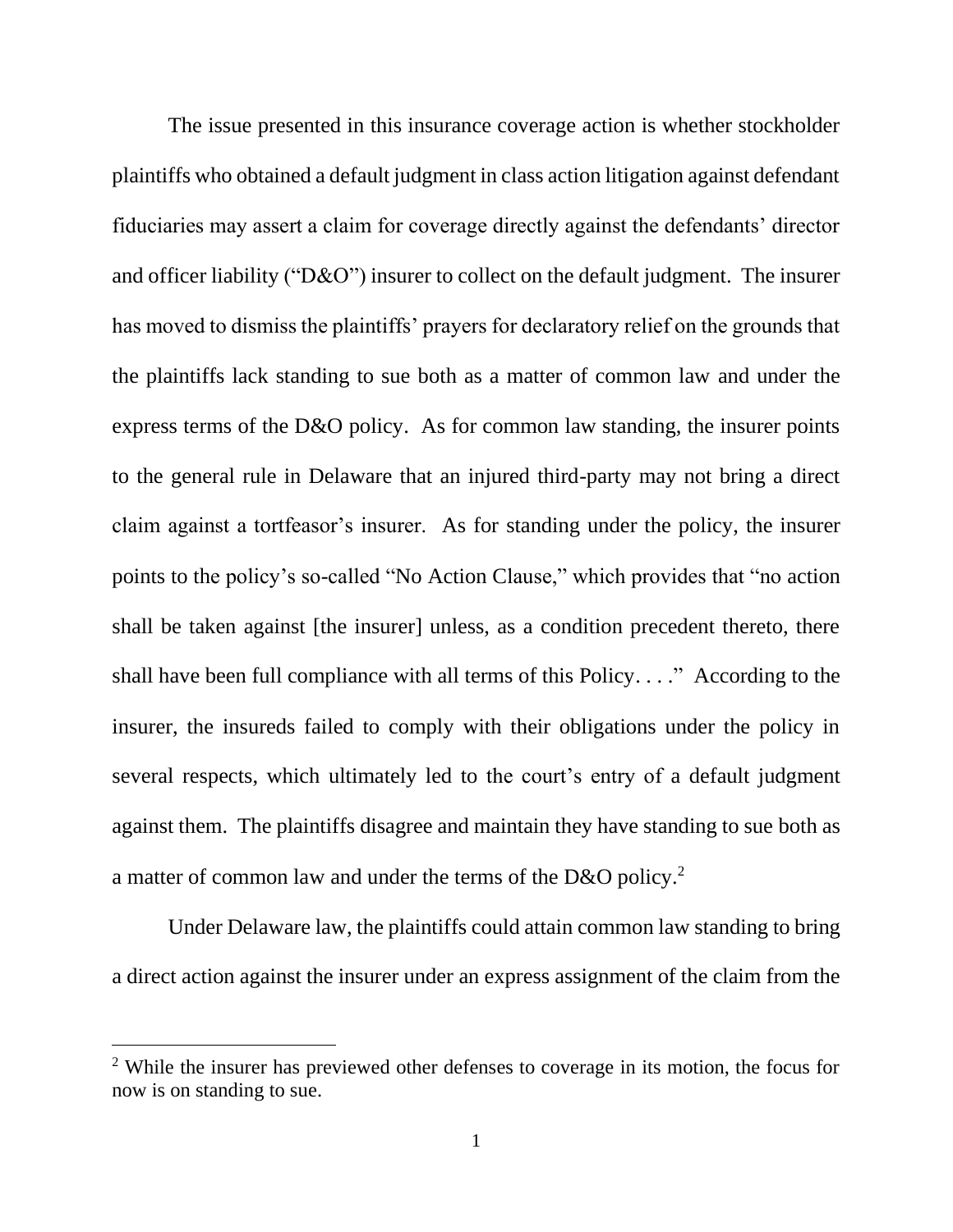insured, as an intended third-party beneficiary of the insurance policy, or as a matter of subrogation. There is no express assignment here and the plaintiffs have not wellpled a basis for the Court reasonably to infer that they are intended third-party beneficiaries of the D&O policy. Whether standing exists under a theory of subrogation is more complicated.

As will be explained below, the traditional bases to invoke subrogation rights are not present here. But there is authority, including Delaware cases and declarations in authoritative insurance law treatises, that supports the proposition that an injured third-party may have standing to bring a direct action against a liability insurer after a liability judgment has been entered against the insured. Unfortunately, the authority is neither well-developed nor well-explained, and it would appear the legal foundation for these declarations of standing under a modified notion of subrogation inevitably trace back to cases interpreting so-called "direct action statutes" that authorize third-party direct actions against the insurer, or cases interpreting language within an insurance policy that expressly reveals the insurer's intent to allow third-party direct actions. Neither circumstance exists here.

Ultimately, the question of whether Delaware recognizes (or should recognize) a third-party's right to pursue coverage directly against an insurer under a common law theory of subrogation need not be resolved here. Even if the plaintiffs were subrogated to the rights of the insureds, and could attain standing on that basis,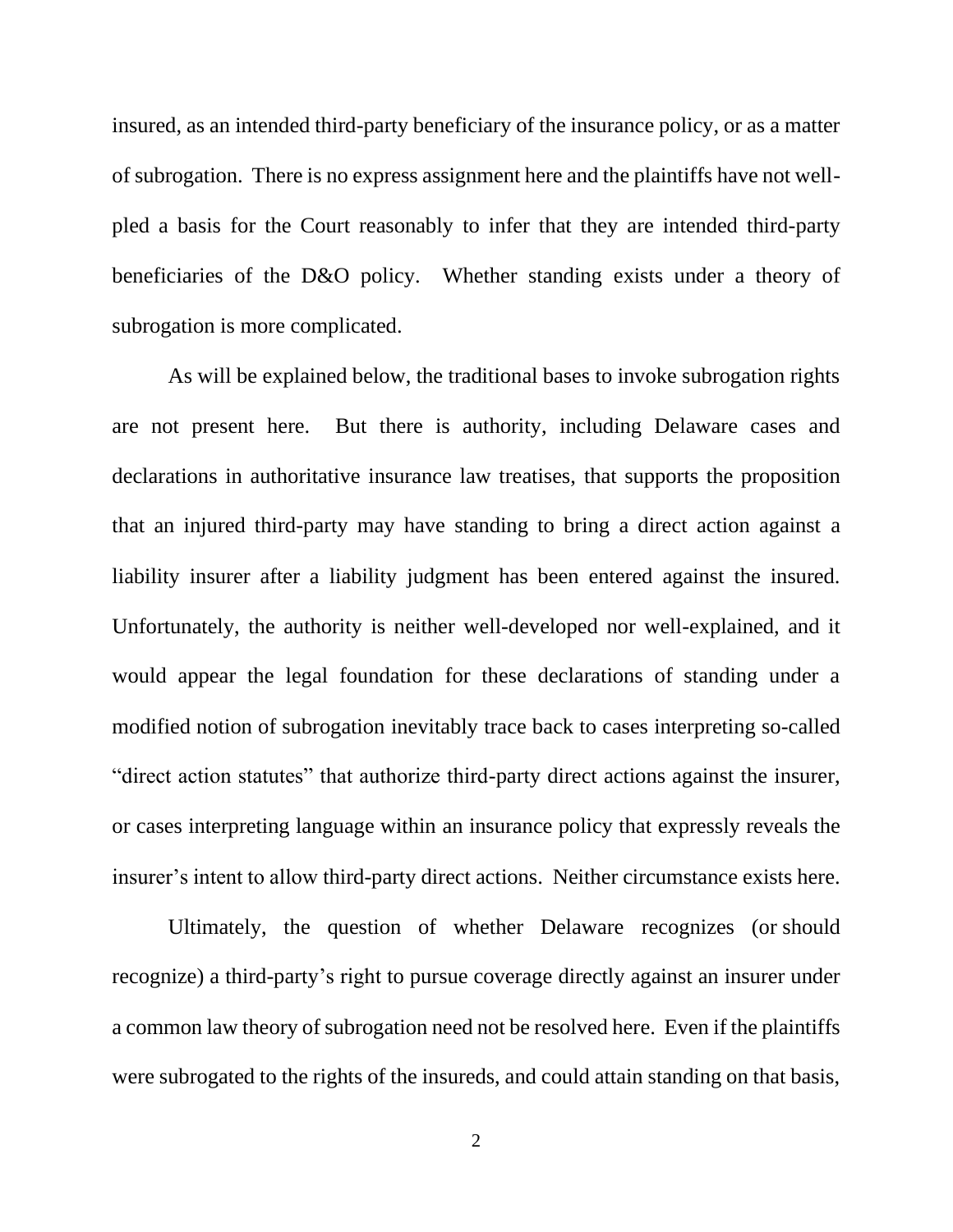their standing falls away under the express terms of the D&O policy given the insureds' clear violations of their contractual obligations to the insurer. The insureds were required to defend themselves in the underlying litigation but failed to do so, resulting in material prejudice to the insurer. Since coverage would not be available to the insureds, it is not available to the plaintiffs. The insurer's motion to dismiss, therefore, must be granted.

#### **I. BACKGROUND**

I have drawn the facts from well-pled allegations in the Verified Complaint (the "Complaint"), documents incorporated by reference or integral to that pleading and documents subject to judicial notice.<sup>3</sup> For purposes of the motion, I accept as true the Complaint's well-pled factual allegations and draw all reasonable inferences in the plaintiffs' favor.<sup>4</sup>

### **A. Parties and Relevant Non-Parties**

Plaintiffs, Ernesto Rodriguez and Alan Hall, are former stockholders of Zhongpin, Inc. On October 11, 2019, Plaintiffs were certified as class representatives on behalf of Zhongpin stockholders in a class action against

<sup>&</sup>lt;sup>3</sup> See Verified Compl. ("Compl.") (D.I. 1) (filings in this action will be referred to by docket item entry as "D.I.\_\_"); *Wal-Mart Stores, Inc. v. AIG Life Ins. Co.*, 860 A.2d 312, 320 (Del. 2004) (noting that on a motion to dismiss, the court may consider documents that are "incorporated by reference" or "integral" to the complaint).

<sup>4</sup> *Savor, Inc. v. FMR Corp.*, 812 A.2d 894, 896–97 (Del. 2002).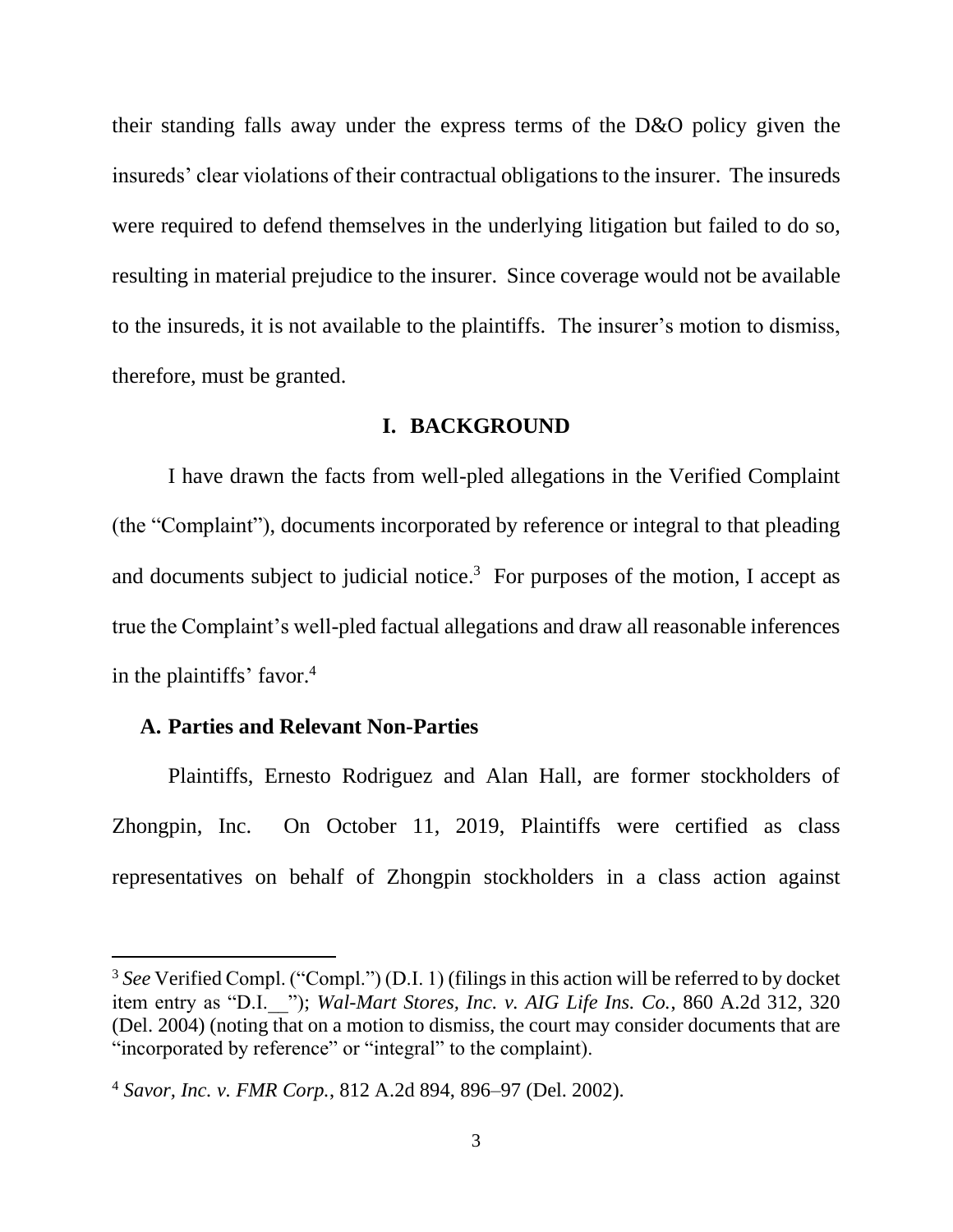Zhongpin fiduciaries, litigated over several years in the Delaware Court of Chancery (the "Class Action").<sup>5</sup> That action ended when Plaintiffs obtained a default judgment against several of the defendant fiduciaries. 6

Defendant, Great American Insurance Company ("GAIC"), is an Ohio-based insurance company that issued a D&O policy (the "GAIC Policy") to Zhongpin.<sup>7</sup> For purposes of this Opinion, I assume the GAIC Policy provided coverage to Zhongpin and other defined insureds for the claims asserted in the Class Action, subject to the policy's express terms, conditions and exclusions.

Non-party, Zhongpin (or the "Company"), was a corporation organized and existing under the laws of Delaware.<sup>8</sup> The Company's principal corporate offices were located in China.<sup>9</sup>

9 *Id.* 

<sup>5</sup> *See* Compl. ¶ 9; Chancery D.I. 130 (order granting class certification). I refer to filings in the Court of Chancery action, *In re Zhongpin Inc. S'holder Litig.*, C.A. No. 7393-VCS, by docket item entry as "Chancery D.I.<sub>\_\_\_.</sub>" As the underlying proceedings before the Court of Chancery are integral to Plaintiffs' Complaint, I may refer to them in deciding the motion *sub judice*. *See Wal-Mart Stores, Inc.*, 860 A.2d at 320. The filings in the Chancery action are also properly subject to judicial notice. *See* D.R.E. 202(d)(1)(c).

<sup>6</sup> Chancery D.I. 138 (order granting Plaintiffs' Motion for Default Judgment).

 $7$  Compl.  $\P$  10.

<sup>8</sup> Compl. ¶ 13.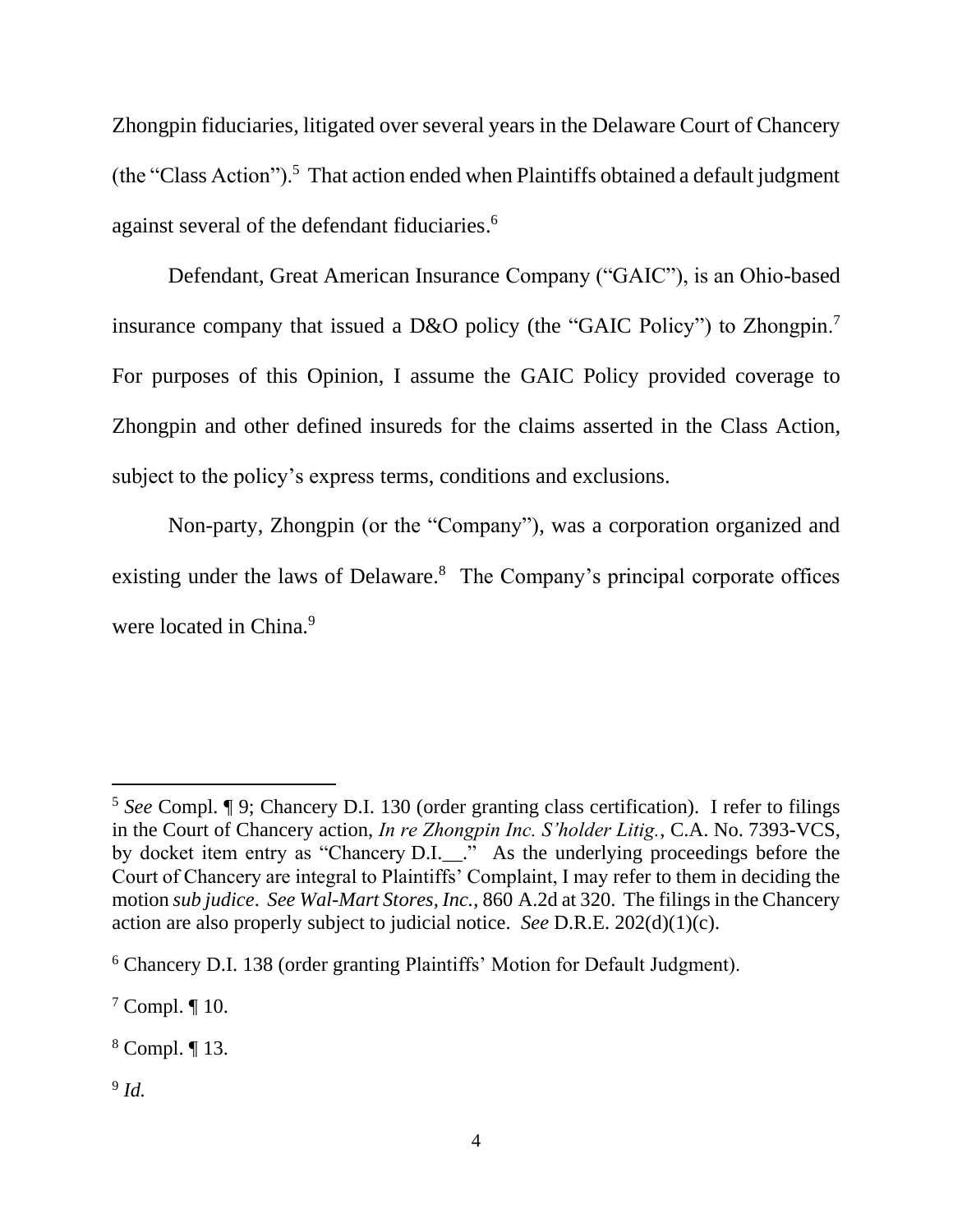Non-party, Xianfu Zhu ("Zhu"), a resident of China, was the *de facto* controlling stockholder of Zhongpin.<sup>10</sup> As discussed below, in the Class Action, the stockholder plaintiffs alleged that Zhu and members of the Zhongpin board of directors (the "Board") breached their fiduciary duties when Zhu acquired Zhongpin in a going-private transaction that was the product of an unfair process resulting in an unfair price. 11

#### **B. The Class Action**

On March 27, 2012, Zhongpin announced that its controlling shareholder, Zhu, had proposed to acquire the shares of the Company he did not own for \$13.50 per share.<sup>12</sup> The Class Action complaint alleged that Zhu caused the Board to reject superior acquisition proposals from third-parties, without due deliberation, in favor of his own deal.<sup>13</sup> The Company entered into a definitive merger agreement with Zhu and Zhu-related entities on November 26, 2012, at the \$13.50 per share price (the "Merger").<sup>14</sup>

<sup>10</sup> Compl. ¶¶ 2, 20.

 $11$  Compl.  $\P\P$  2, 14.

 $12$  Compl. **[1]** 15–16.

<sup>13</sup> *Id.* One of the proposals opened with an offer of \$15 per share. *Id.* According to the Class Action complaint, under Zhu's direction, the Board did not even consider it. *Id.* 

 $14$  Compl.  $\P$  15.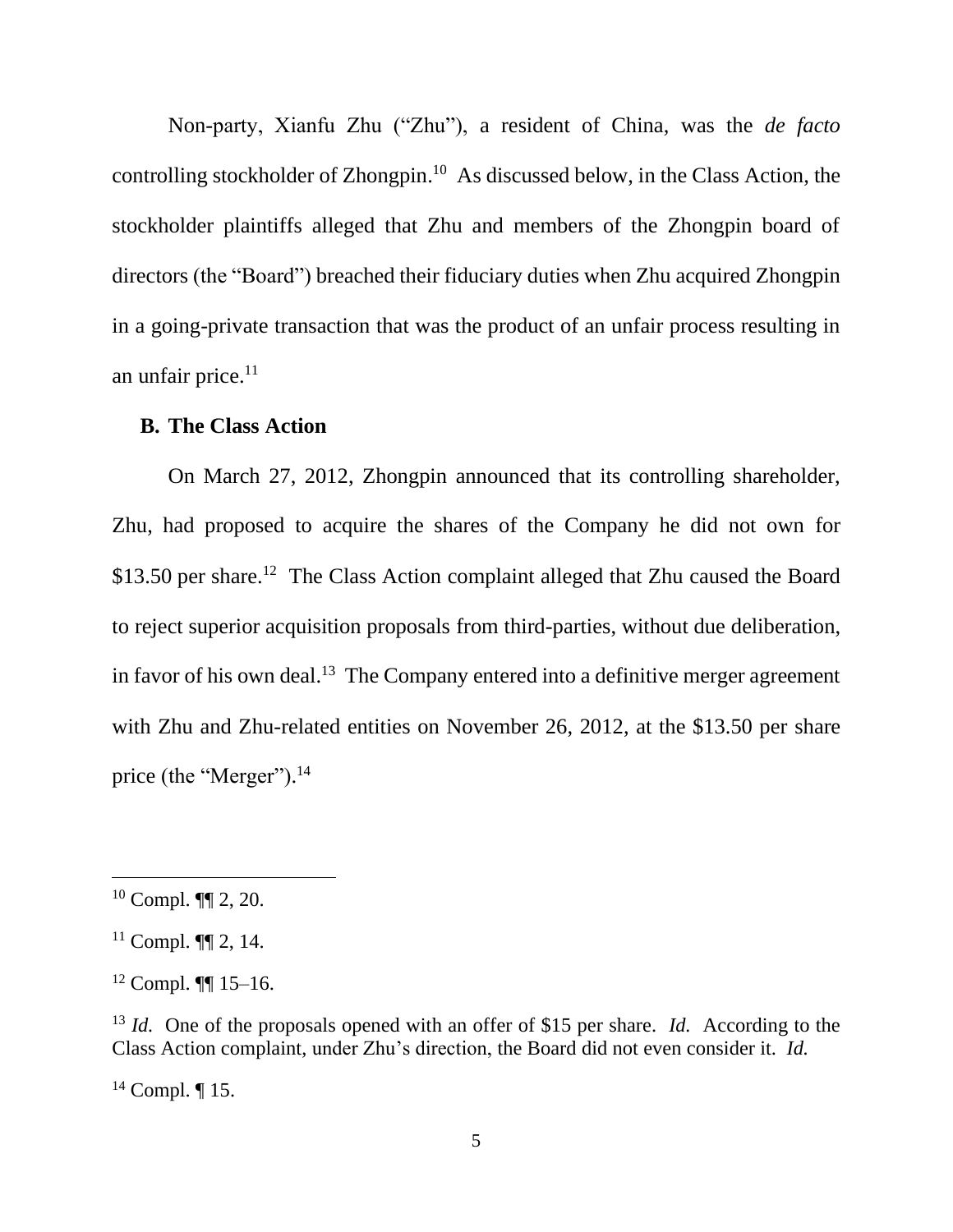Several putative class actions challenging the Merger were filed throughout 2012, some pre-closing and some post-closing. The actions were consolidated on July 25, 2013.<sup>15</sup> The defendants moved to dismiss the operative Class Action complaint on September 27,  $2013$ ,<sup>16</sup> and the court denied that motion by memorandum opinion dated November 26, 2013.<sup>17</sup> That decision was reversed, in part, by the Supreme Court of Delaware on interlocutory appeal, after which certain defendants were dismissed from the case with prejudice.<sup>18</sup>

Just before the motion to dismiss was briefed, on April 7, 2014, the law firm of Skadden, Arps, Slate, Meagher & Flom LLP ("Skadden") entered its appearance on behalf of the defendants and thereafter vigorously defended the claims, including by prosecuting the motion to dismiss and the related appeal.<sup>19</sup> The road to default judgment began on October 12, 2018, when Skadden moved to withdraw as counsel following the clients' failure to meet their financial obligations to the firm.<sup>20</sup> The court granted that motion by order dated February 6, 2019, and directed defendants

<sup>&</sup>lt;sup>15</sup> Chancery D.I. 13.

<sup>&</sup>lt;sup>16</sup> Chancery D.I. 21.

<sup>&</sup>lt;sup>17</sup> Chancery D.I. 44.

<sup>18</sup> *See Leal v. Meeks*, 115 A.3d 1173 (Del. 2012); Chancery D.I. 69.

<sup>19</sup> Chancery D.I. 57.

<sup>20</sup> Chancery D.I. 114.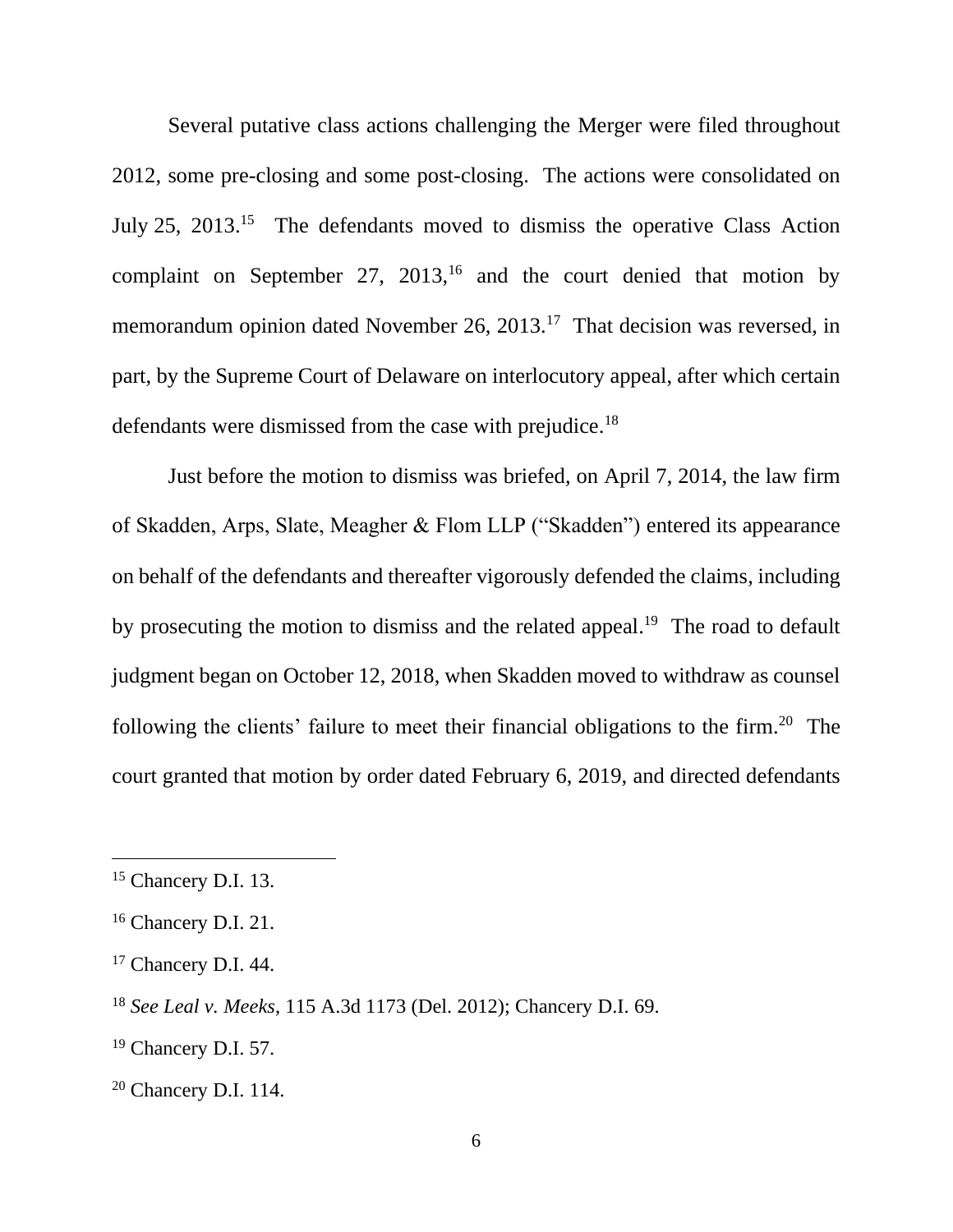within sixty days either "to engage and cause new counsel to appear for them," or to "notify the Court that they wish to represent themselves *pro se*."<sup>21</sup> The defendants failed to comply with either direction.

With the defendants refusing to comply with the court's order and no longer participating in the litigation, on May 14, 2019, Plaintiffs moved for a default judgment.<sup>22</sup> The defendants were noticed on the motion for default judgment but failed to respond to it, either in writing or by appearing at the hearing.<sup>23</sup> The court granted the motion on April 14, 2020, and entered final judgment against the defendants in the amount of \$41,282,758, plus pre- and post-judgment interest (the "Default Judgment").<sup>24</sup> To date, Plaintiffs have been unable to execute on the Default Judgment with respect to any of the defendants, presumably because they all reside in China. 25

<sup>21</sup> Chancery D.I. 122. Withdrawing counsel at Skadden sent the court's order to their clients, copied to the court, at the addresses the clients had provided to their attorneys. Chancery D.I. 123.

<sup>22</sup> Chancery D.I. 125.

<sup>23</sup> Chancery D.I. 126.

<sup>24</sup> Chancery D.I. 138.

<sup>&</sup>lt;sup>25</sup> Compl.  $\P$  10.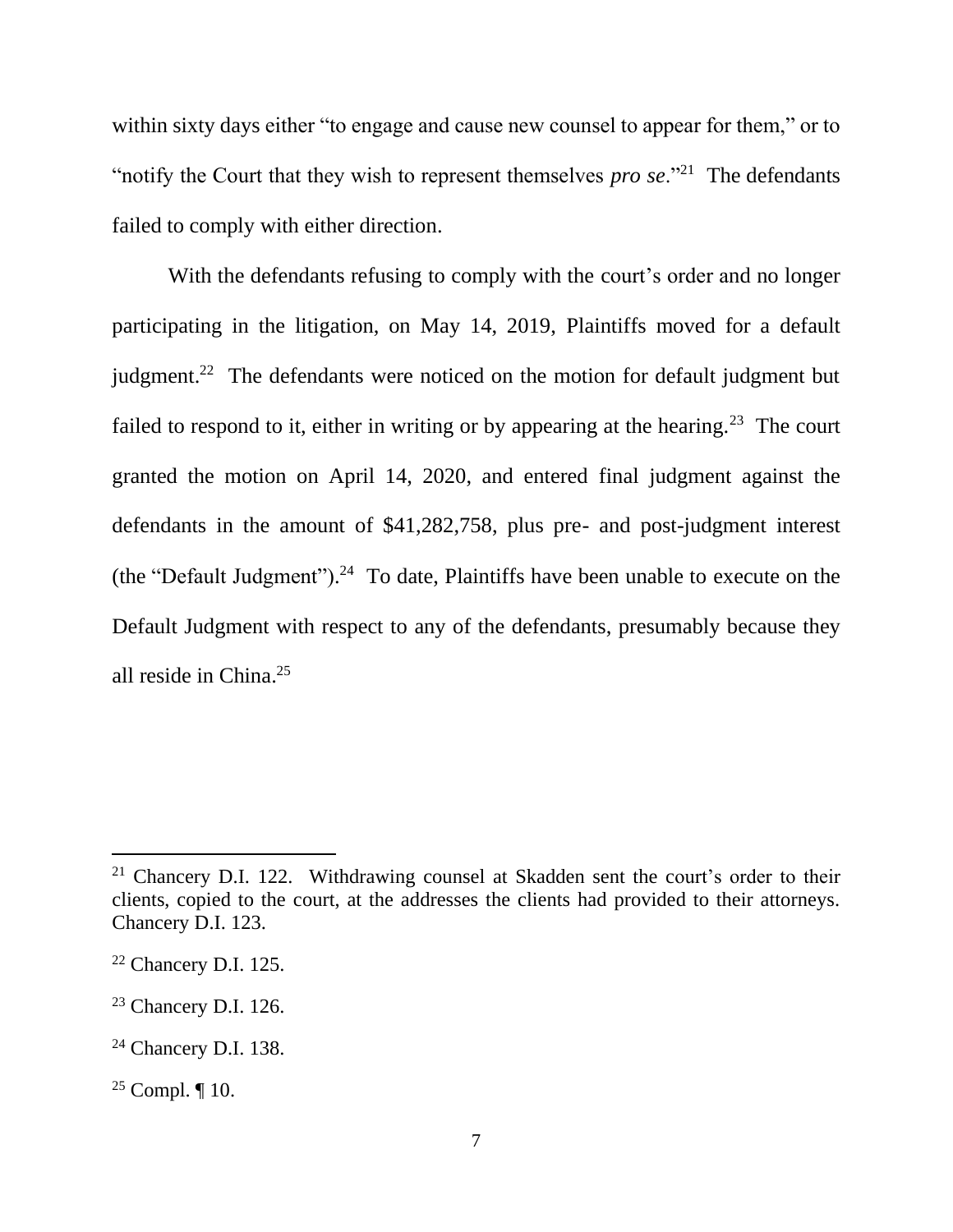# **C. The GAIC Policy**

The GAIC Policy, spanning the period of March 24, 2011 to March 24, 2012, coverslosses resulting from certain claims, including securities claims, made against "Insured Persons" within Zhongpin during the policy period ("Losses").<sup>26</sup> "Insured Persons" is defined in Section III as "Directors and Officers and all past, present and future Employees of the Company other than Directors and Officers."<sup>27</sup> The policy sets a \$10 million limit, subject to a \$300,000 cost of defense retention.<sup>28</sup>

As is typical, the GAIC Policy imposes certain conditions to coverage upon the insureds. Two, in particular, are relevant here.

<sup>27</sup> GAIC Policy at III(K).

<sup>&</sup>lt;sup>26</sup> Compl.  $\P$  19, 21; Opening Br. in Supp. of Def.'s Mot. to Dismiss ("OB") Ex. B ("GAIC Policy") at I ("The Insurer shall pay on behalf of the Insured Persons all Loss which the Insured Persons shall be legally obligated to pay as a result of a Claim (including an Employment Practices Claim or a Securities Claim) first made against the Insured Persons during the Policy Period or the Discovery Period for a Wrongful Act, except for any Loss which the Company actually pays as indemnification."). Zhongpin purchased a "Discovery Period" rider extending coverage through March 23, 2013, for claims made against an Insured Person for a Wrongful Act allegedly committed on or before March 24, 2012. *See* GAIC Policy at III(K); Compl. ¶ 21.

<sup>&</sup>lt;sup>28</sup> *Id.* I note that GAIC sent a letter to Zhongpin informing it that GAIC was declining coverage for the Class Action because the Loss occurred outside the policy period. Compl. ¶ 22. While Plaintiffs dispute this ground for denial, I need not address it here because, as stated, the focus of GAIC's motion to dismiss is standing. *See* Compl. ¶¶ 22– 23 (characterizing GAIC's denial of coverage as "wrongful").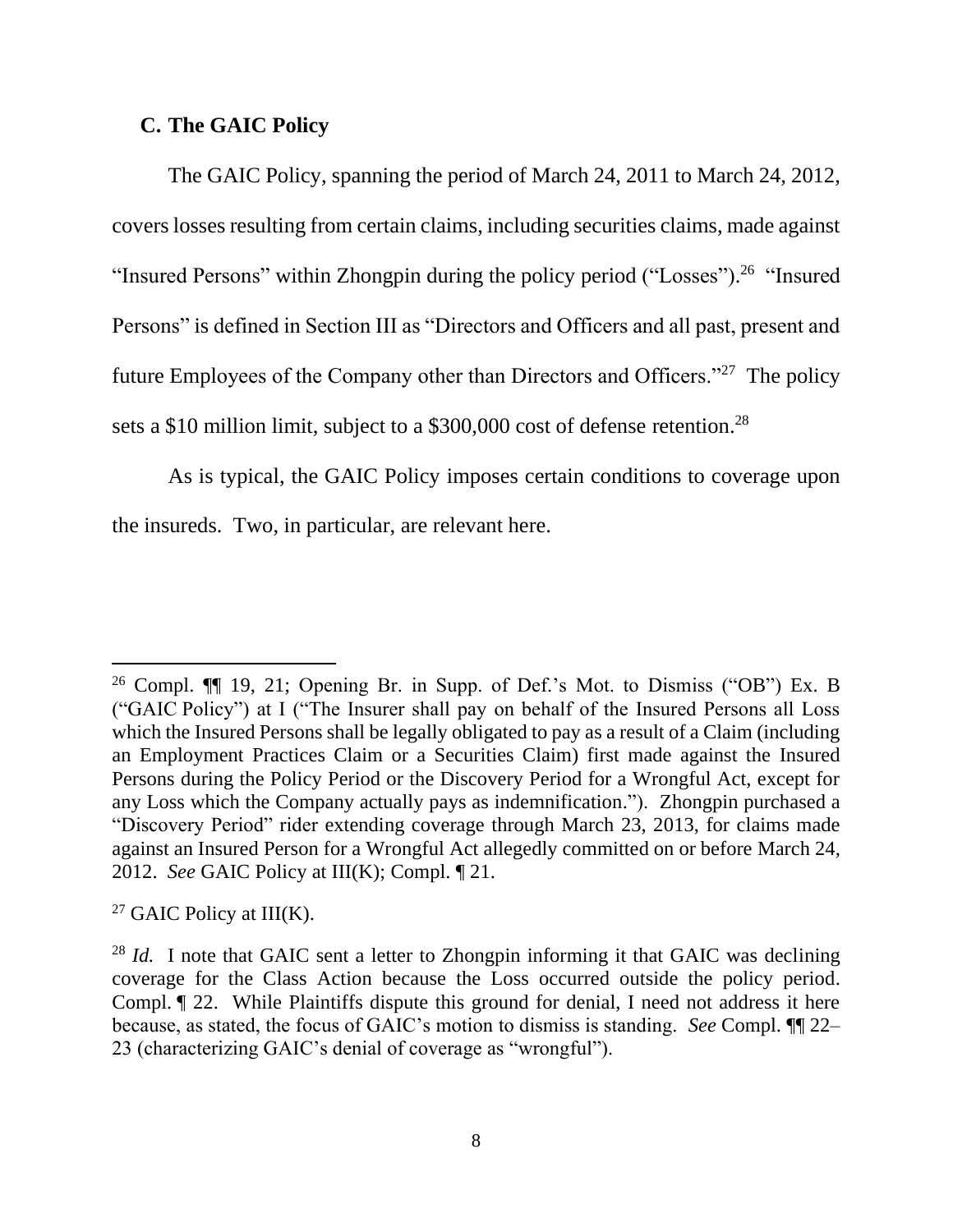First, Section VII(A) reads:

The Insureds shall not incur Costs of Defense, or admit liability, offer to settle, or agree to any settlement in connection with any Claim without the express prior written consent of the Insurer, which consent shall not be unreasonably withheld. The Insureds shall provide the Insurer with full cooperation and all information and particulars it may reasonably request in order to reach a decision as to such consent. Any Loss resulting from any admission of liability, agreement to settle, or Costs of Defense incurred prior to the Insurer's consent shall not be covered hereunder.

Notwithstanding the foregoing, if a Claim can be resolved in which all Loss, including Costs of Defense, does not exceed the applicable Retention, then the Insurer's consent shall not be required, provided, however, the Insureds agree to notify the Insurer of the disposition and provide the Insurer with all information and particulars it may reasonably request about the Claim and its disposition as soon as practicable and in no event later than the expiration of this Policy.<sup>29</sup>

Second, Section VII(B) provides: "The Insureds, and not the Insurer, have the

duty to defend all Claims, provided that the Insureds shall only retain counsel as is

mutually agreed upon with the Insurer."<sup>30</sup> As is clear from the language, this

provision placed the obligation to defend Claims squarely on the Insureds.

Additionally, the GAIC Policy contains a so-called "No Action Clause,"

at Section IX, which reads, in relevant part:

No action shall be taken against the Insurer unless, as a condition precedent thereto, there shall have been full compliance with all the terms of this Policy, and until the Insured's obligation to pay shall have

<sup>&</sup>lt;sup>29</sup> GAIC Policy at VII(A).

<sup>&</sup>lt;sup>30</sup> GAIC Policy at VII(B).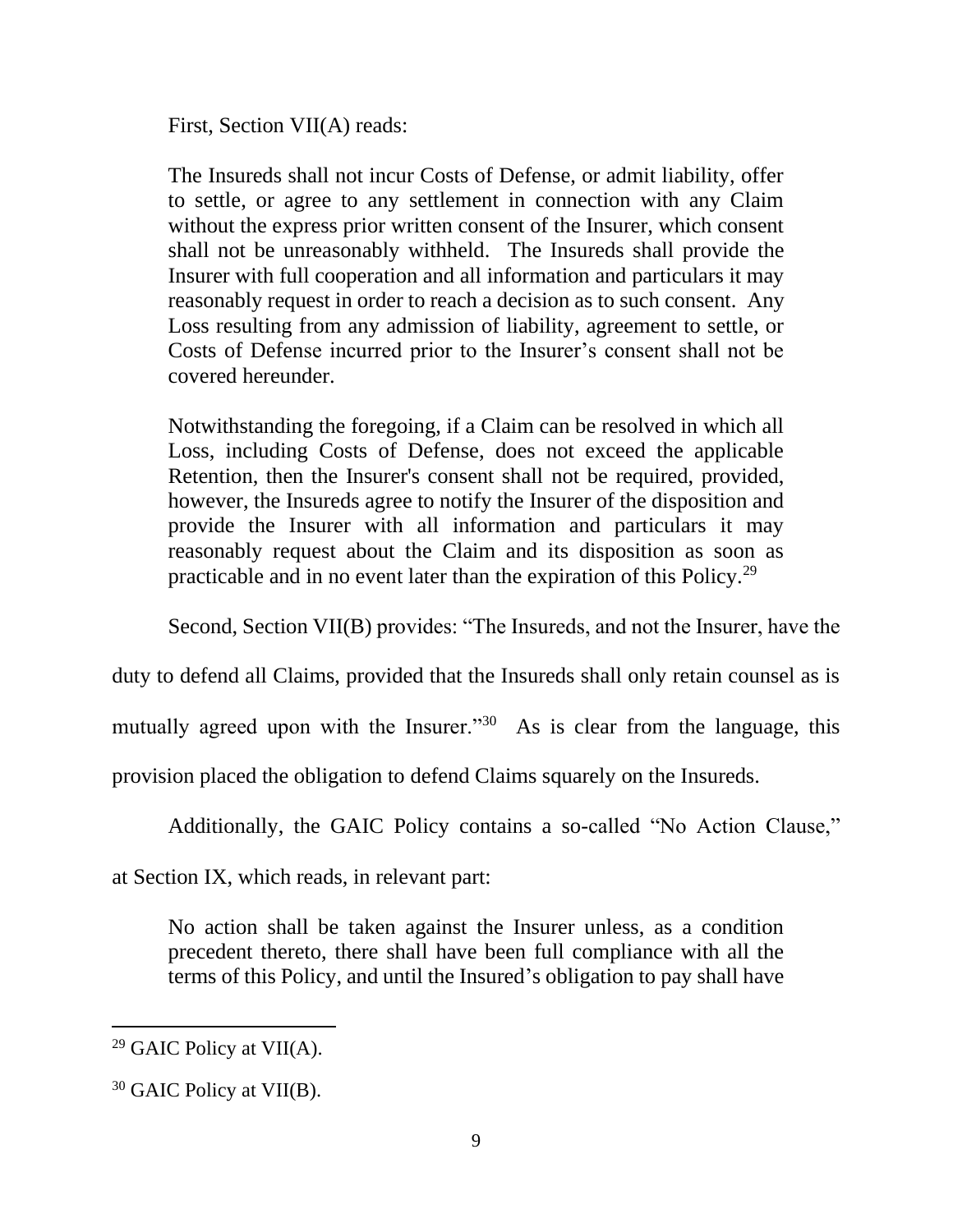been finally determined by an adjudication against the Insured or by written agreement of the Insured, claimant and the Insurer.<sup>31</sup>

According to GAIC, this No Action Clause bars Plaintiffs' claim for coverage since the Insureds failed to comply with the obligations to defend the Class Action and cooperate with the Insurer, and thereby allowed the Default Judgment to be taken against them.<sup>32</sup>

#### **D. GAIC Denies Coverage to Plaintiffs**

According to the Complaint, the Default Judgment represents a Loss covered by the GAIC Policy.<sup>33</sup> Specifically, Plaintiffs allege they gave GAIC notice of the motion for default judgment when it was filed, spoke with GAIC's counsel in advance of the hearing on the motion, and "provided GAIC with a copy of the relevant pleadings."<sup>34</sup> Upon obtaining the Default Judgment, Plaintiffs made a demand for coverage upon GAIC but GAIC "has refused to honor its coverage obligations and has flatly denied coverage."<sup>35</sup>

 $31$  GAIC Policy at IX(C)(1).

 $32$  GAIC also contends that the Default Judgment is not an "adjudication" that "finally determined the Insured's obligation to pay," as required by the No Action Clause. For reasons explained below, I do not reach that argument here.

<sup>33</sup> Compl. ¶ 24.

<sup>34</sup> Compl. ¶ 25.

<sup>35</sup> Compl. ¶ 24.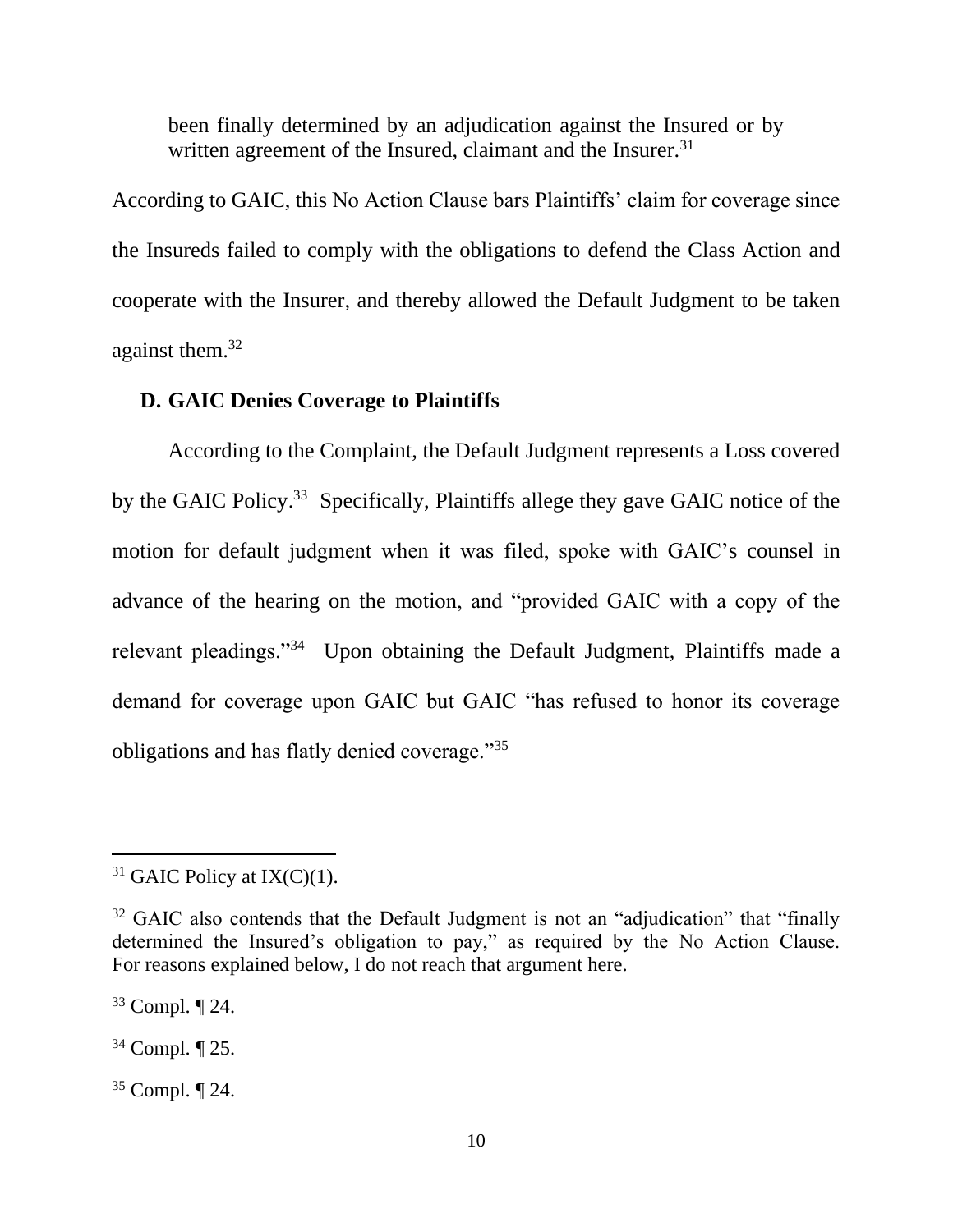## **E. Procedural History**

Plaintiffs initiated this declaratory judgment action in the Court of Chancery on May 20, 2020.<sup>36</sup> GAIC moved to dismiss on July 21, 2020,<sup>37</sup> and that motion was presented to the court on May 13,  $2021<sup>38</sup>$  After oral argument, I raised, *sua sponte*, the question of whether the Court of Chancery could exercise subject matter jurisdiction over Plaintiffs' claims.<sup>39</sup> The parties submitted supplemental letter memoranda on the jurisdictional question and, on October 20, 2021, I issued a letter opinion dismissing the matter for want of subject matter jurisdiction.<sup>40</sup> In doing so, I granted leave to Plaintiffs to transfer the case to the Superior Court under 10 *Del. C.* § 1902.<sup>41</sup> Plaintiffs filed their election to transfer on November 1, 2021.<sup>42</sup>

 $36$  D.I. 1, 9. <sup>37</sup> D.I. 13.  $38$  D.I. 35–36. <sup>39</sup> D.I. 37.  $40$  D.I.  $40 - 42$ . <sup>41</sup> D.I. 42.  $42$  D.I. 43.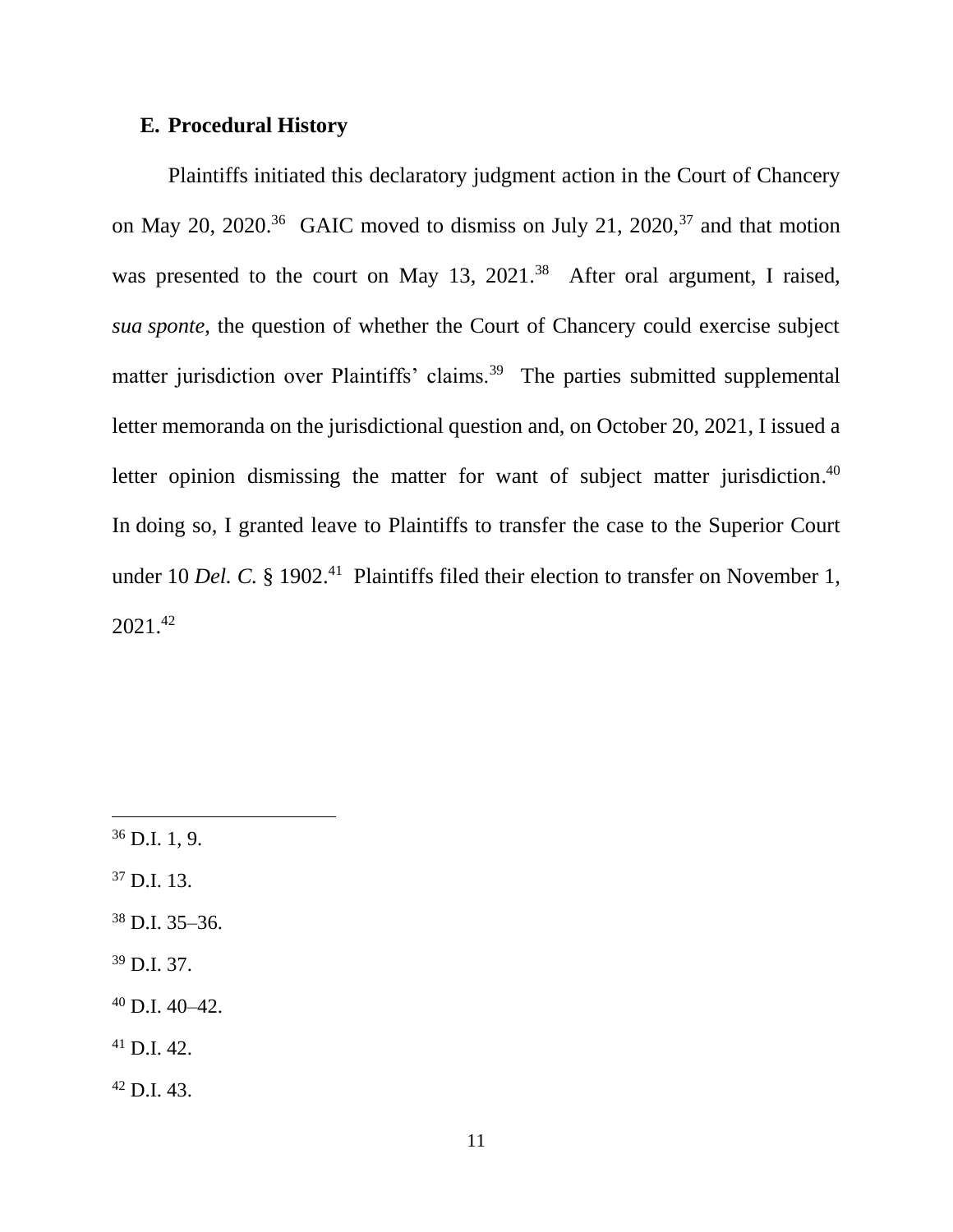I was designated to sit as Superior Court judge *pro tempore* on December 22, 2021.<sup>43</sup> Thereafter, I deemed the motion to dismiss—as filed, briefed and argued in the Court of Chancery––submitted for decision in this Superior Court action as of December 22, 2021.

#### **II. ANALYSIS**

While a challenge to a plaintiff's standing to sue traditionally is regarded as a challenge to the court's exercise of subject matter jurisdiction under Rule 12(b)(1), "where, as here, the issue of standing is so closely related to the merits, a motion to dismiss based on lack of standing is properly considered under Rule 12(b)(6) rather than Rule  $12(b)(1)$ ."<sup>44</sup> Because the availability of coverage under the GAIC Policy presents quintessentially merits-based questions, this matter will be resolved under Rule 12(b)(6).

The standards for deciding a motion to dismiss under Rule 12(b)(6) are wellsettled, and have been summarized by our Supreme Court as follows:

> (i) all well-pleaded factual allegations are accepted as true; (ii) even vague allegations are "well-pleaded" if they give the opposing party notice of the claim; (iii) the Court must draw all reasonable inferences in favor of the non-moving party; and (iv) dismissal is inappropriate unless the plaintiff would not be entitled to recover

 $^{43}$  D.I. 7.

<sup>44</sup> *Appriva S'holder Litig. Co., LLC v. EV3, Inc.*, 937 A.2d 1275, 1286 (Del. 2007).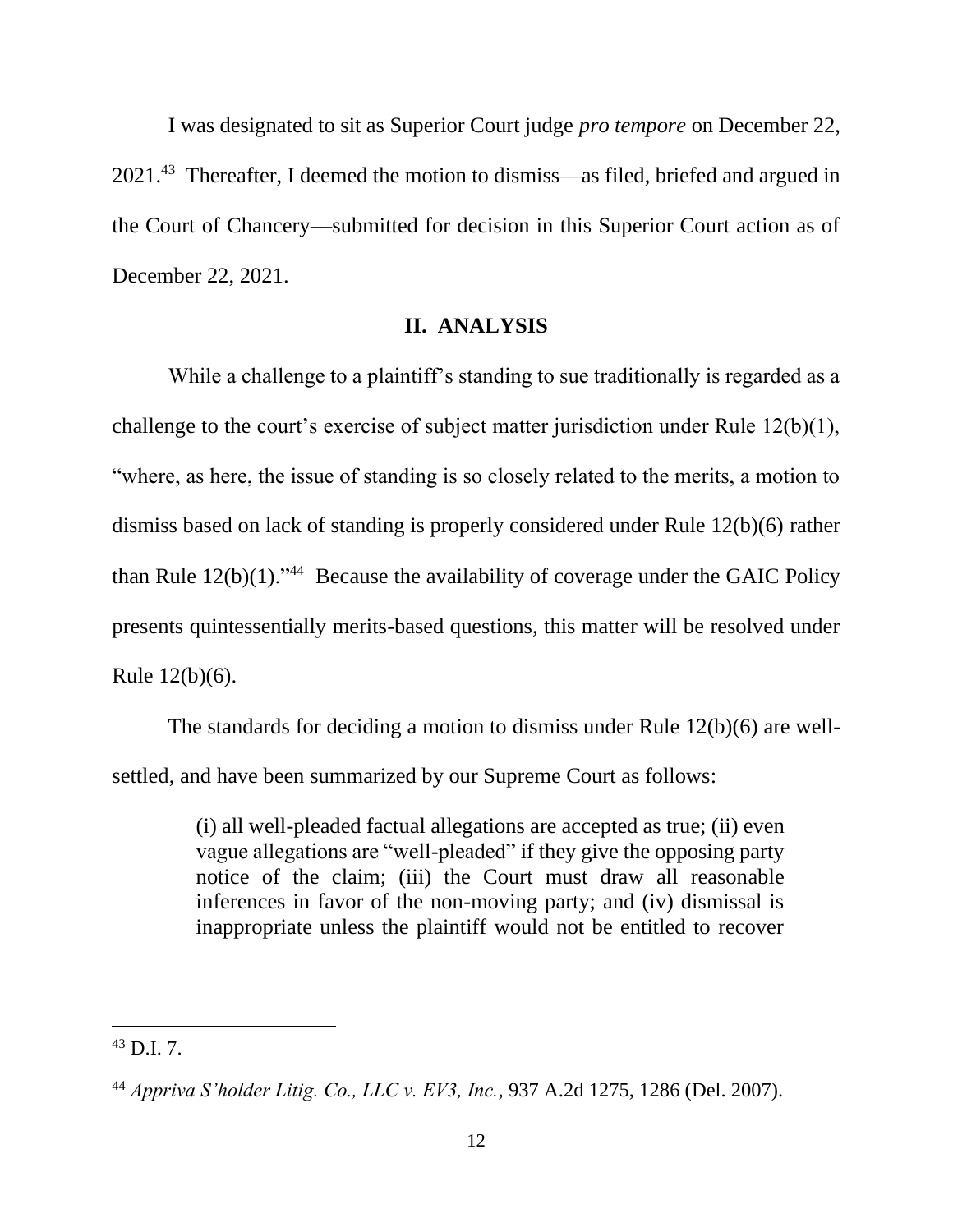under any reasonably conceivable set of circumstances susceptible of proof. $45$ 

As noted, GAIC challenges Plaintiffs' standing to sue on two grounds: (A) lack of standing as a matter of common law; and (B) lack of standing under the terms of the GAIC Policy. I address both challenges in turn.

## **A. Common Law Standing**

In Delaware, as a general rule, an injured third-party may not bring a direct cause of action against a tortfeasor's insurer.<sup>46</sup> "The rationale behind this rule appears to be simply that the courts feel that it would not be sound public policy to permit an insurer to be joined as a defendant in an action grounded upon the acts of the insured."<sup>47</sup> More to the point, courts "do not want an insurer to be prejudiced by a jury's tendency to find the insured negligent or inflate damages based upon an insurer's deep pockets."<sup>48</sup> To eliminate this risk, most jurisdictions, including

<sup>45</sup> *Savor*, 812 A.2d at 896–97 (citation omitted).

<sup>46</sup> *See Walden v. Allstate Ins. Co.*, 913 A.2d 570 (Del. 2006) (TABLE) ("[A]n injured third party may not prosecute a direct action against a liability insurer on the basis of the alleged negligence of an insured before a determination of the insured's liability."); *Kaufmann v. McKeown*, 193 A.2d 81, 83 (Del. 1963) (recognizing the general rule); *Delmar News, Inc. v. Jacobs Oil Co.*, 584 A.2d 531, 534 (Del. Super. Ct. 1990) (same); *Jones v. State Farm Fire & Cas. Ins. Co*, 1997 Del. Super. LEXIS 201, at \*6 (Del. Super. Ct. Apr. 14, 1997) (case not reported in Westlaw) [hereinafter *Jones I*], *aff'd in part rev'd in part on other grounds*, *Jones v. State Farm Fire & Cas. Ins. Co.*, 1997 WL 702570, at \*1 (Del. Nov. 4, 1997) (same) [hereinafter *Jones II*].

<sup>47</sup> *Delmar News*, 584 A.2d at 534.

<sup>48</sup> *Jones I*, 1997 Del. Super. LEXIS 201, at \*4.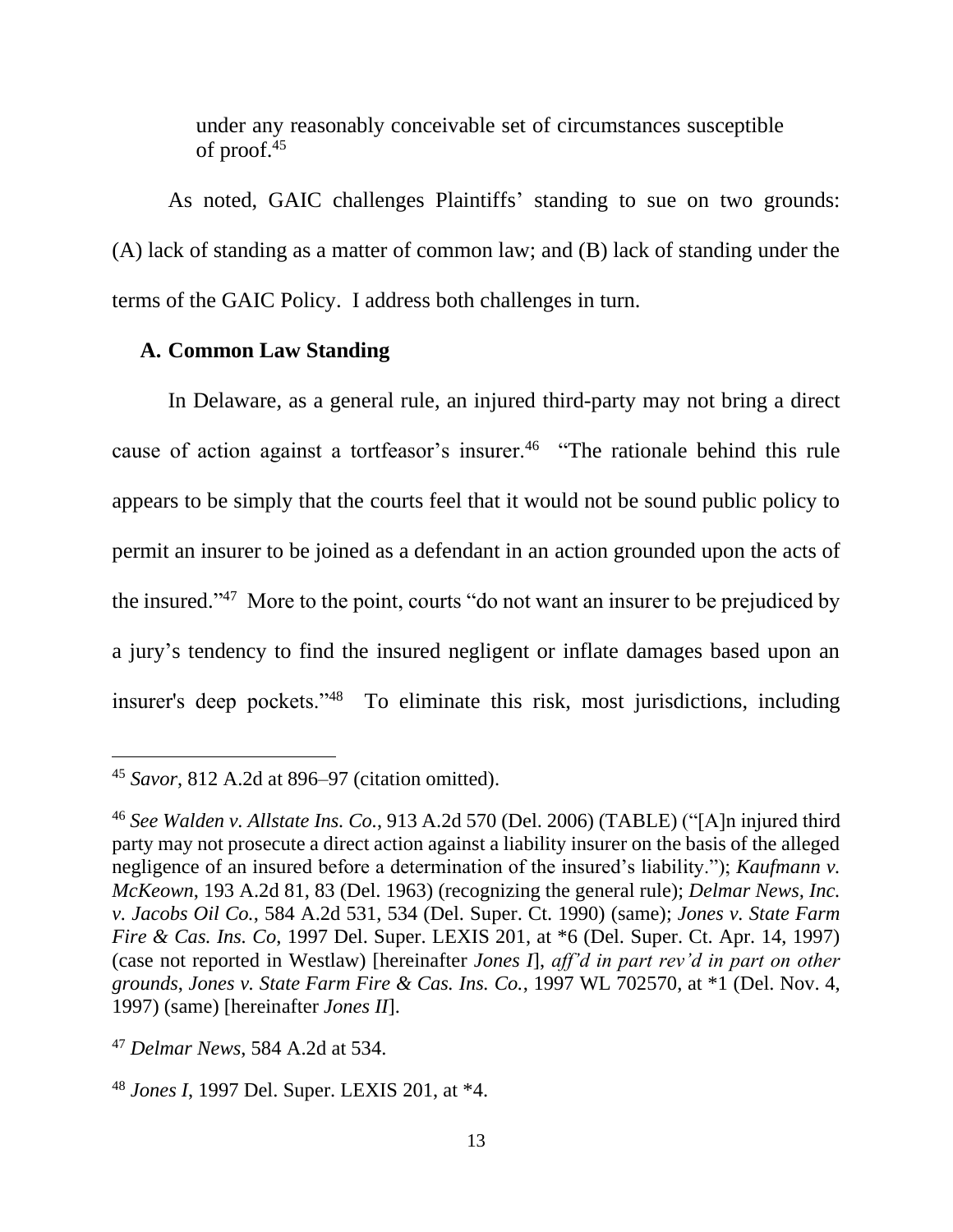Delaware, have determined that an injured plaintiff "does not have standing to bring an action against the tortfeasor's liability insurer."<sup>49</sup>

In Delaware, this general rule regarding standing is not absolute.<sup>50</sup> Our courts have recognized three theories upon which an injured third-party may pursue its claim for coverage directly against a tortfeasor's insurer: (1) where the third-party has received a valid assignment of the claim for coverage from the insured, (2) where the third-party is an intended third-party beneficiary of the insurance contract, or  $(3)$  through subrogation.<sup>51</sup> Plaintiffs maintain they have standing under the latter two theories.<sup>52</sup> I address them *seriatim*.

<sup>49</sup> 16A *Couch on Insurance* § 227:43 (Dec. 2021 Update).

<sup>50</sup> *See Jones I*, 1997 Del. Super. LEXIS 201, at \*5 ("[T]his Court finds an injured thirdparty, after obtaining judgment against the insured, may directly sue the insurer."); *Jones II*, 1997 WL 702570, at \*1 (affirming trial court's finding that injured party "had standing to assert this claim [for coverage]" against the insurer); *see also* 16A *Couch on Insurance* § 104:41 (Dec. 2021 Update) (explaining that many jurisdictions allow an "injured claimant" to bring a claim directly against the insurer under limited circumstances).

<sup>51</sup> *Lewis v. Home Ins. Co.*, 314 A.2d 924, 925 (Del. Super. Ct. 1973) ("The right of an injured third-party to recover from a liability insurer upon a judgment obtained against an insured has been upheld either on the basis of subrogation or on the basis of third-party beneficiary."); *Jones I*, 1997 Del. Super. LEXIS 201, at \*5 (recognizing third-party's standing to pursue claim for coverage under both assignment and subrogation theories).

 $52$  The parties agree the insureds did not assign any claims for coverage to Plaintiffs.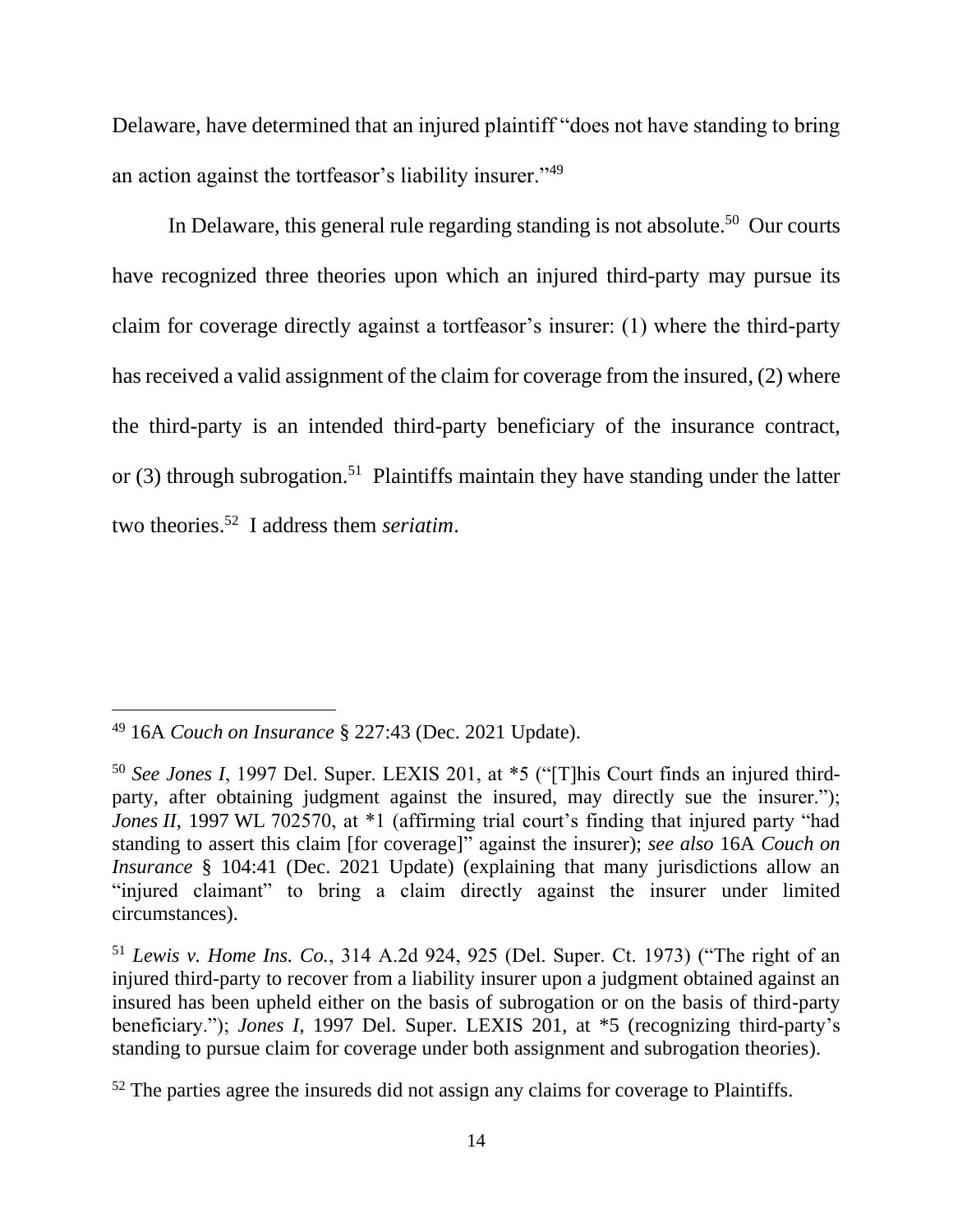# **Third-Party Beneficiary Standing**

"As a general matter, only a party to a contract has enforceable rights under, and may sue for breach of, that contract."<sup>53</sup> With that said, "[i]t is settled law in Delaware that a third-party may recover on a contract made for his benefit."<sup>54</sup> To confer such rights on a third-party, the contracting parties together must have intended to enter the contract for the benefit of that third-party (or a similarly situated class of third-parties). 55 "[I]f the promisee did not intend to confer direct benefits upon a third person and instead the third-party happens to either coincidentally or indirectly benefit from the performance of the promise, then the third-party is deemed an incidental beneficiary and has no right to enforce the contract."<sup>56</sup>

<sup>53</sup> *Madison Realty P'rs 7, LLC v. AG ISA, LLC*, 2001 WL 406268, at \*5 (Del. Ch. Apr. 17, 2001).

<sup>54</sup> *Delmar News*, 584 A.2d at 534; *see also Royal Indem. Co. v. Alexander Indus.*, *Inc.*, 211 A.2d 919, 920 (Del. 1965) ("A third party beneficiary may recover on a contract made for his benefit  $\dots$ .").

<sup>55</sup> *Delmar News*, 584 A.2d at 534; *see also Oliver B. Cannon & Sons, Inc. v. Dorr-Oliver Inc.*, 312 A.2d 322, 326 (Del. Super. Ct. 1973) ("The application of the creditor beneficiary rule depends on whether the third-party is in fact a creditor beneficiary, a status which in turn depends on the intention of the parties to the contract as expressed therein."); *Madison Realty P'rs*, 2001 WL 406268, at \*5 ("To qualify as a third-party beneficiary of a contract, (i) the contracting parties must have intended that the third-party beneficiary benefit from the contract . . . .").

<sup>56</sup> *Scott v. Moffit*, 2019 WL 3976068, at \*3 (Del. Super. Ct. Aug. 20, 2019).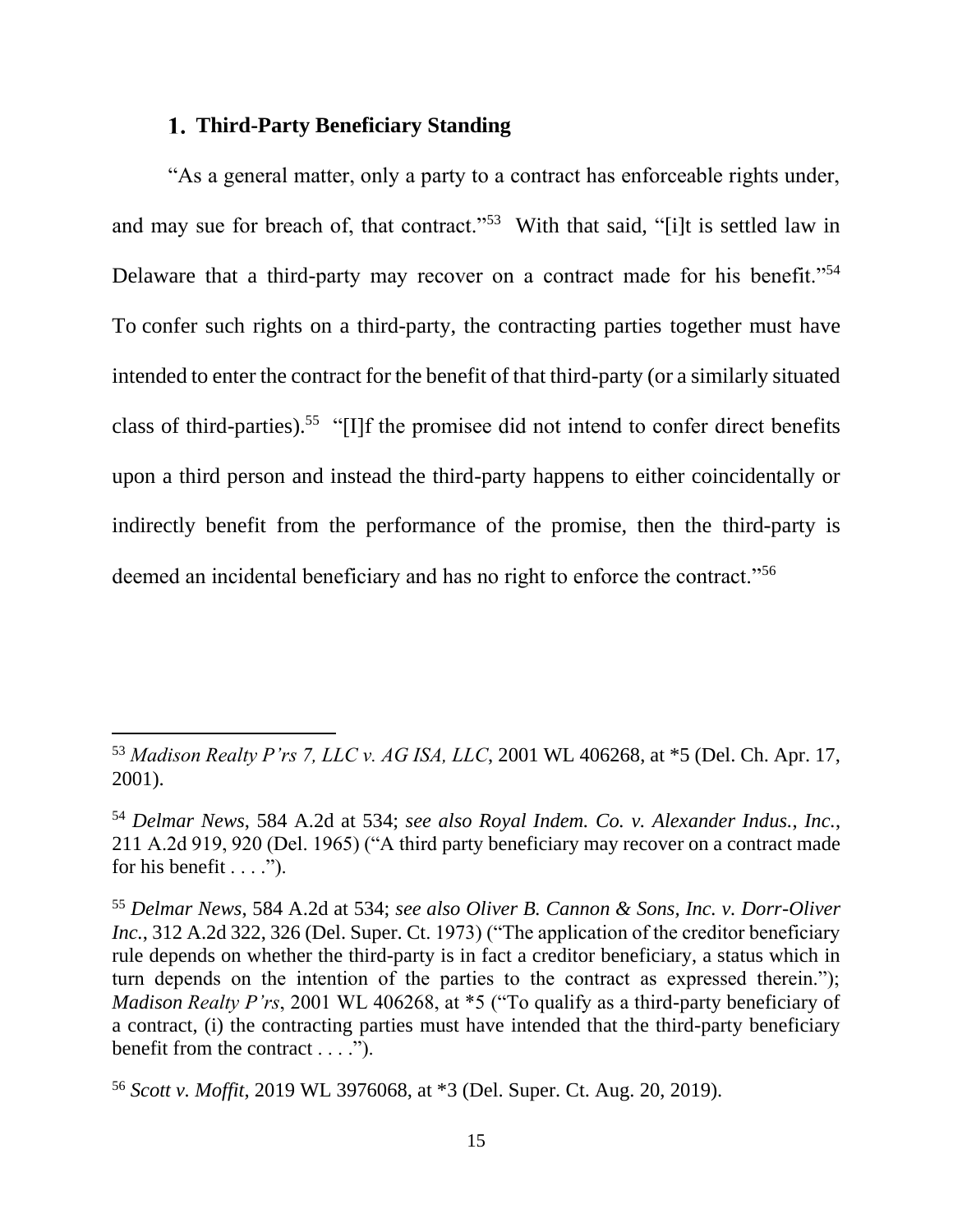Although relegated to a footnote in their brief, Plaintiffs do argue that they qualify as third-party beneficiaries of the GAIC Policy.<sup>57</sup> According to Plaintiffs, the parties to the policy understood and agreed that coverage was intended for the benefit of those injured by the insured's covered wrongdoing, like the wrongdoing at issue in the Class Action. While Plaintiffs' claim to third-party beneficiary status might have more weight if the coverage at issue was mandated by statute for the benefit of a class of putative claimants, such as Delaware's mandatory automobile liability coverage or mandatory worker's compensation coverage,<sup>58</sup> the argument has no persuasive force with respect to D&O insurance.

<sup>57</sup> Pls.' Br. in Opp'n to Def.'s Mot. to Dismiss the Verified Compl. for Declaratory J. ("AB") at 18 n.8 (Chancery D.I. 15).

<sup>58</sup> *See, e.g.*, *Ferrari v. Helmsman Mgmt. Servs., LLC*, 2020 WL 3444106, at \*3 (Del. Super. Ct. June 23, 2020) (observing that Delaware courts have recognized an injured party's third-party beneficiary status with respect to insurance policies mandated to be carried for their benefit by statute, such as "workers' compensation insurance policies and automobile insurance policies"); *Swain v. State Farm Mut. Auto. Ins. Co.*, 2003 WL 22853415, at \*2 (Del. Super. Ct. May 29, 2003) (emphasizing the statutory mandate that all motorists in Delaware carry minimum liability insurance coverage for the benefit of fellow motorists in holding that an injured party is "a third-party beneficiary to the automobile insurance contract entered into by [the tortfeasor] and State Farm"). *But see Brown v. Allstate Ins. Co.*, 1997 WL 129345, at \*4 (D. Del. Feb. 27, 1997) (holding, under Delaware law, that injured plaintiff was not an intended third-party beneficiary of tortfeasor's liability insurance policy); *Hostetter v. Hartford Ins. Co.*, 1992 WL 179423, at \*7 (Del. Super. Ct. July 13, 1992) (rejecting plaintiff's argument that because consumers buy liability insurance "mainly to benefit third-parties injured by the insured's negligence" she must be deemed a third-party beneficiary of tortfeasor's liability insurance since there was no indication that the parties to the contract expressly intended to confer third-party beneficiary status), *abrogated sub. nom. on other grounds, Connelly v. State Farm Mut. Auto. Ins. Co.*, 135 A.3d 1271 (Del. 2016).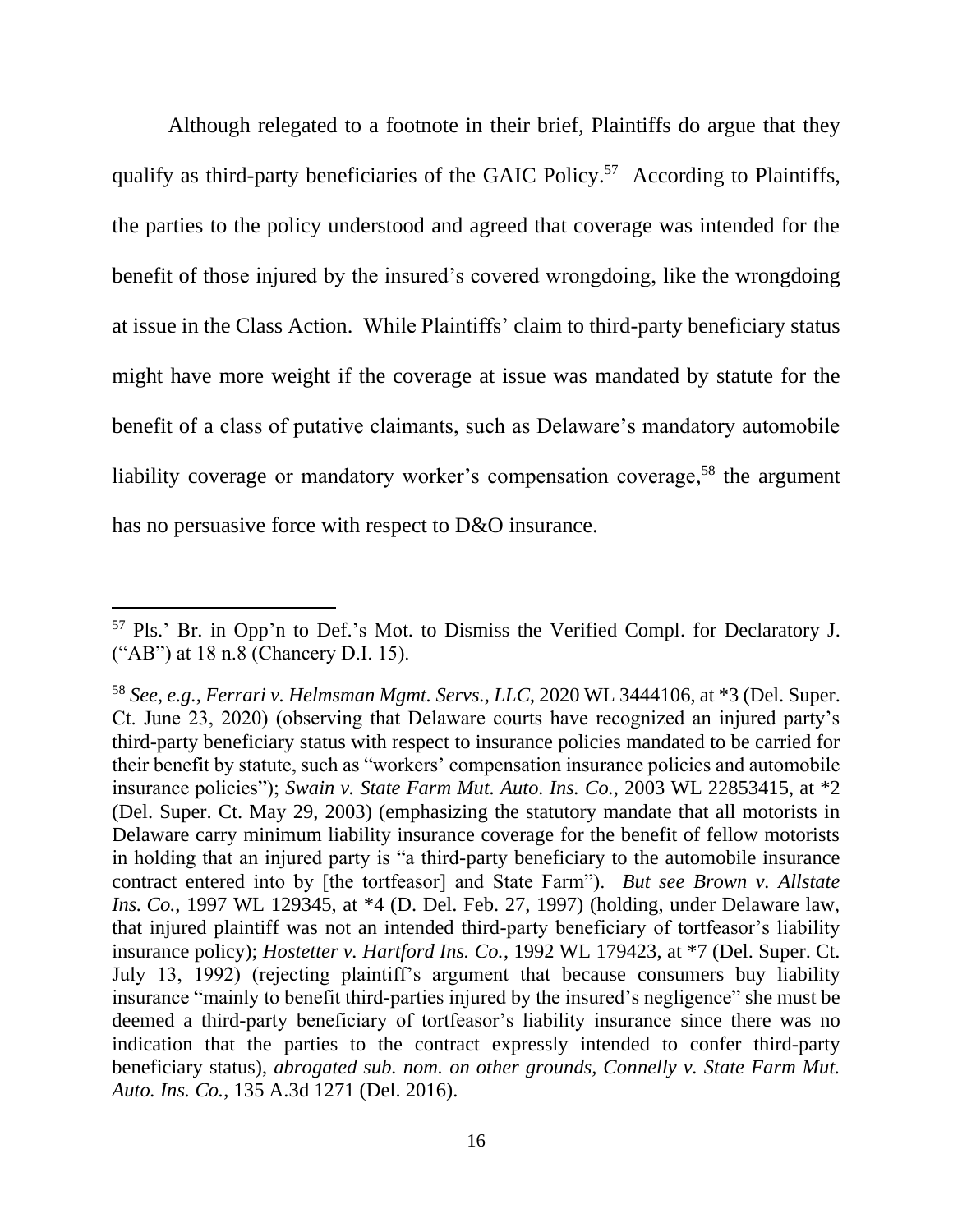Delaware encourages, but does not require, its business citizens to procure D&O insurance,<sup>59</sup> not for fear that the company or its fiduciaries will be unwilling or unable to pay a judgment, but "to encourage capable persons to serve as officers, directors, employees or agents of Delaware corporations, by assuring that their reasonable legal expenses will be paid."<sup>60</sup> With this animating public policy in mind, it is difficult to view Plaintiffs here as anything more than incidental beneficiaries who would benefit from the D&O coverage to the extent the Zhongpin insureds were found liable to Plaintiffs and elected to pay the judgment with proceeds from the GAIC Policy.<sup>61</sup> Because it is not reasonable to infer that the parties to the GAIC Policy at the time of contracting mutually intended for that coverage to benefit stockholder claimants, including Plaintiffs, either as a matter of contract or as a

<sup>&</sup>lt;sup>59</sup> Contrary to Plaintiffs' argument that "Delaware corporations are required by law to carry D&O coverage," no Delaware law imposes that requirement. *See* AB at 18. Instead, "Section 145(g) of the [Delaware] Corporation Law provides that a corporation *may* obtain directors' and officers' insurance . . . ." 1 R. Franklin Balotti et at., *The Delaware Law of Corporations & Business Organizations*, Directors and Officers § 4.13 (4th ed. 2021) (explaining that the DGCL "*allows* the corporation to insure for potential liability") (emphasis added).

<sup>60</sup> *Mayer v. Exec. Telecard, Ltd.*, 705 A.2d 220, 223 (Del. Ch. 1997); *see also RSUI Indem. Co. v. Murdock*, 248 A.3d 887, 900 (Del. 2021) (observing that the statutory grant of authority to corporations to acquire D&O Insurance, per 8 *Del. C.* § 145(g), reflects Delaware's public policy to "minimize[e] the downside risks of serving as a director or officer through D&O insurance, [which in turn] will enhance the ability of Delaware corporations to attract talented people to fill those roles").

<sup>61</sup> *Delmar News*, 584 A.2d at 534 ("Delmar is an indirect beneficiary of the insurance contract in that if Jacobs is eventually found to have been negligent, Delmar may have the right to receive payment for its losses from MCC.").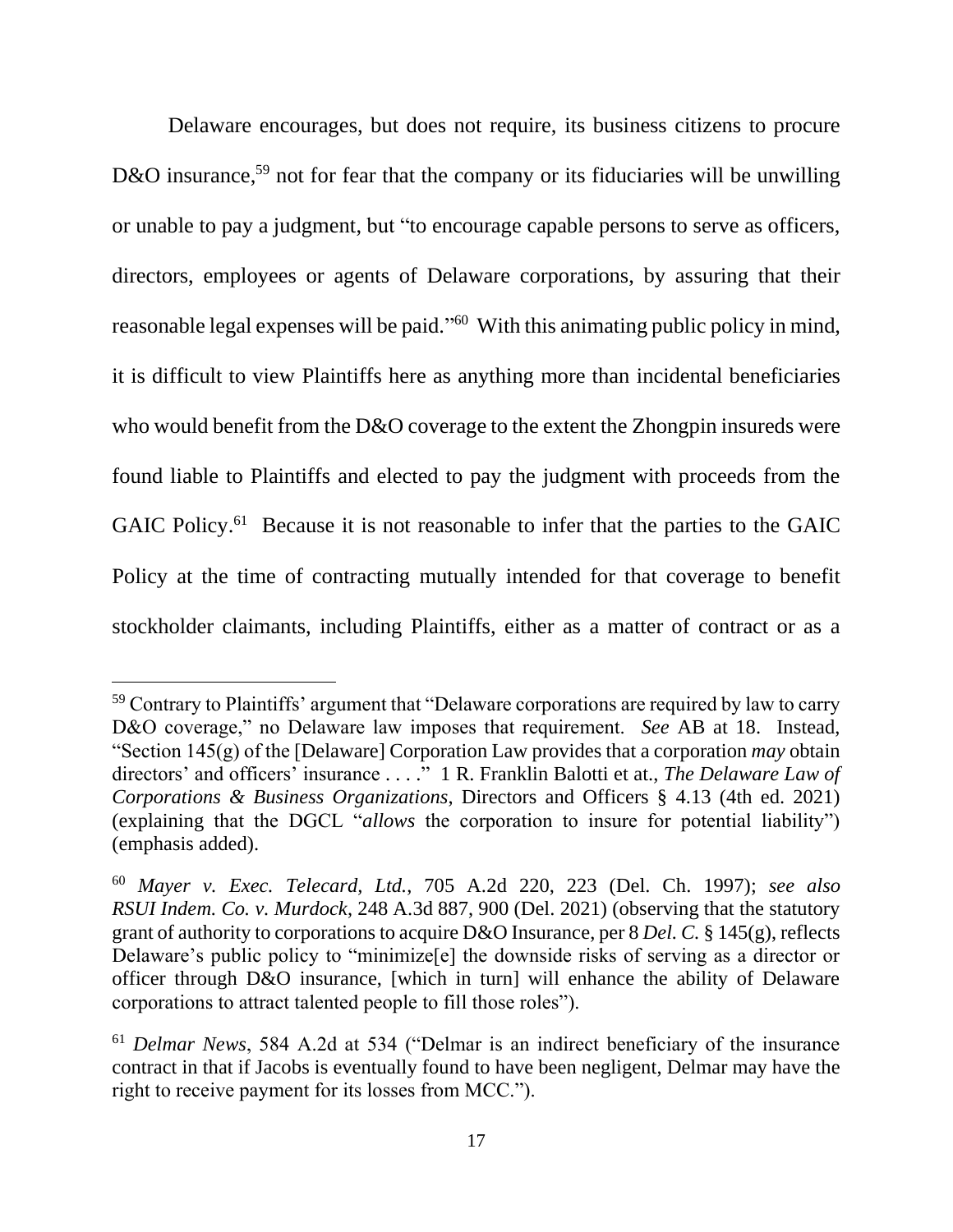matter of statutory mandate, Plaintiffs cannot obtain standing as intended third-party beneficiaries.

# **Subrogation Standing**

Delaware's approach to subrogation standing is well defined in certain aspects, yet unclear in others. In general terms, as relevant here, subrogation allows a third-party to replace one of the parties to a contract and then assume the rights of that contracting party to sue the counterparty.<sup>62</sup> The right of subrogation takes one of three forms: contractual, statutory or equitable.<sup>63</sup>

Contractual subrogation, or conventional subrogation, "involves subrogation rights that are *expressly* provided for in the provisions of a contract or agreement between the parties. . . . [For instance], the terms of [an insurance] policy often will include a provision that expressly grants the insurer right to pursue recovery from a responsible third-party to the extent of its payment to the insured."<sup>64</sup> Here, Plaintiffs

<sup>62</sup> *Chittick v. State Farm Mut. Auto. Ins. Co.*, 170 F. Supp. 276, 279 (D. Del. 1958) (describing subrogation as "an equitable assignment" and "a substitution [of parties,] leav[ing] no right in the party whose interest is subrogated").

<sup>63</sup> *See, e.g.*, 13 Steven Theesfeld & Marie Cheung-Truslow, *New Appleman on Insurance Law Library Edition* § 158.05 (2021); 7A *Couch on Insurance* § 104:41 (Dec. 2021 Update); *E. Sav. Bank, FSB v. Cach, LLC*, 124 A.3d 585, 590 (Del. 2015).

<sup>64</sup> 13 Steven Theesfeld & Marie Cheung-Truslow, *New Appleman on Insurance Law Library Edition* § 158.05 (2021) (emphasis added).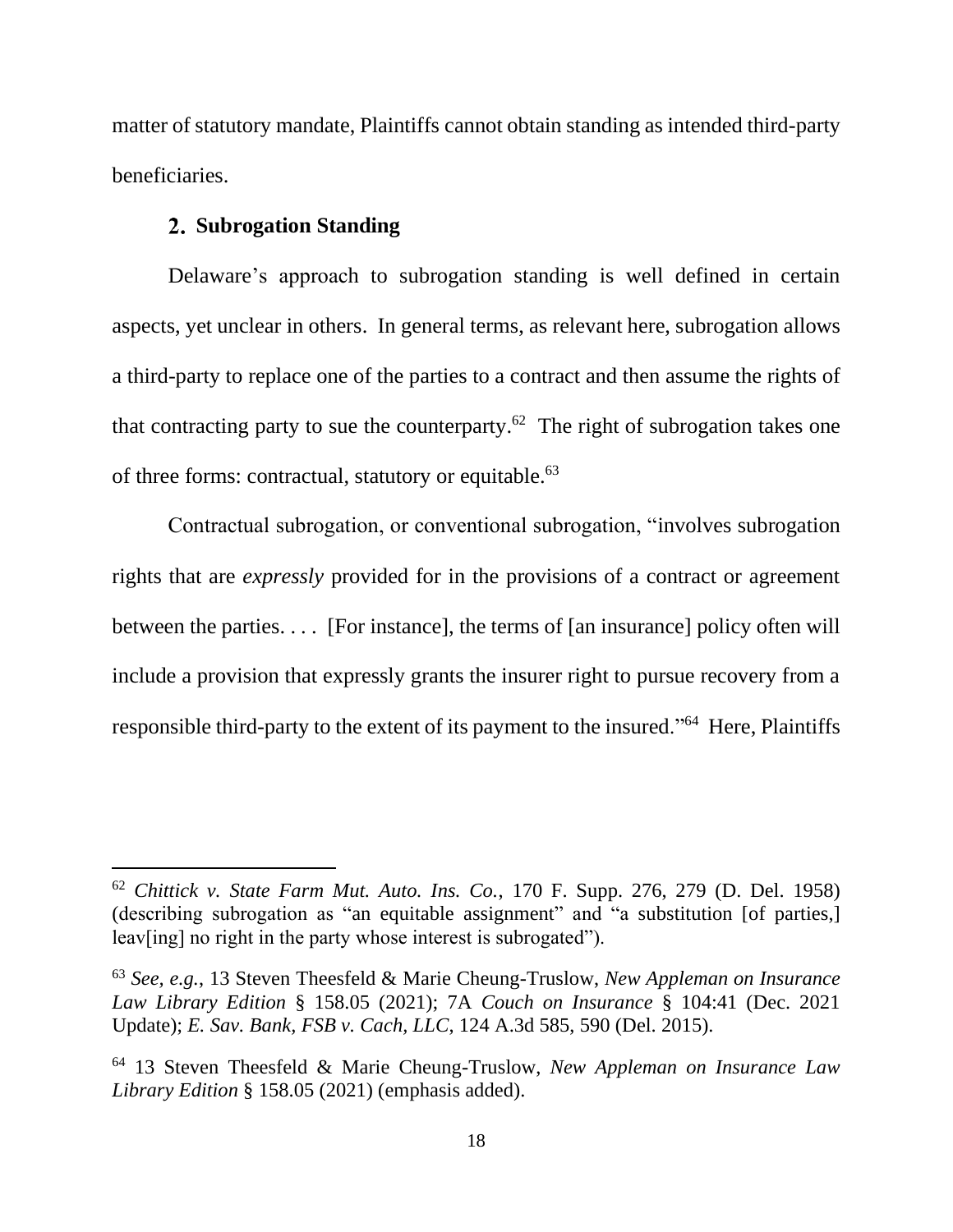do not assert subrogation rights as a matter of contract, presumably because no language in the GAIC Policy extends those rights to them.

Statutory subrogation is available when a statute expressly grants subrogation standing to third-parties.<sup>65</sup> Here again, Plaintiffs do not assert subrogation rights as a matter of statute, presumably because no Delaware statute extends those rights in this context.

As for equitable subrogation, in Delaware, a party must satisfy five elements to acquire rights as an equitable subrogee:

(1) *payment* must have been made by the subrogee to protect his or her own interest; (2) the subrogee must not have acted as a volunteer; (3) the debt *paid* must have been one for which the subrogee was not primarily liable; (4) the entire debt must have been *paid*; and  $(5)$  subrogation must not work any injustice to the rights of others.<sup>66</sup>

Once again, Plaintiffs do not seek classic equitable subrogation because they cannot satisfy the requisite elements. Indeed, the Default Judgment has yet to be paid by anyone; yet payment (by someone) is a factual predicate of equitable subrogation. Even so, say Plaintiffs, that does not end the inquiry.

There is a "modern trend [that] allow[s] a [third-party] action against a tortfeasor's insurer, once a judgment is obtained," under a general notion of

<sup>65</sup> 7A *Couch on Insurance* § 104:41 (Dec. 2021 Update) (discussing statutory subrogation). <sup>66</sup> *E. Sav. Bank*, 124 A.3d at 590 (emphasis added).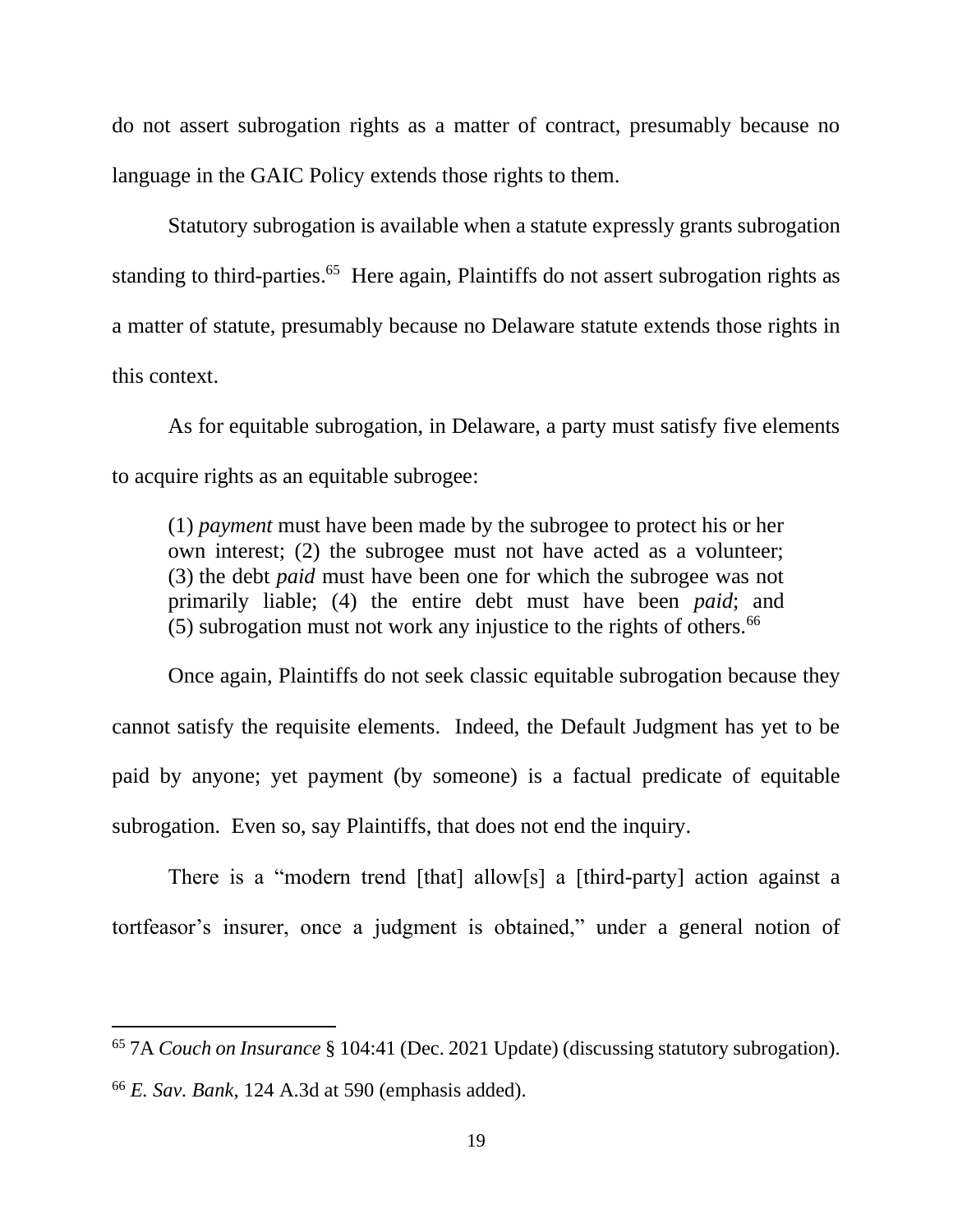subrogation.<sup>67</sup> I say "general notion of subrogation" because the circumstances giving rise to the third-party's "subrogation" claim against the insurer do not squarely fit within "a traditional use of the word."<sup>68</sup> It is unclear doctrinally where this modern trend comes from or whether Delaware law embraces it.

Several Delaware cases have suggested that an injured third-party may sue an insurer directly once the injured third-party has received a judgment against the insured tortfeasor. <sup>69</sup> These cases, however, all appear to rely on decisions from other

<sup>67</sup> 13 Steven Theesfeld & Marie Cheung-Truslow, *New Appleman on Insurance Law Library Edition* § 160.4 (2021); *see also* 8 J. Appleman, *Insurance Law and Practices*  § 4831 (1981) ("An injured third-party who has recovered a judgment against the insured generally has been held to be subrogated to the rights of the latter and he can maintain an action directly against the liability insurer."); 7A *Couch on Insurance* § 104:41 (Dec. 2021 Update) ("In some instances, the status of the injured claimant after the necessary judgment against the insured is obtained has been described in terms of subrogation."); *Jones I*, 1997 Del. Super. LEXIS 201, at \*6 (recognizing third-party's right to bring direct action against the insurer on a theory of subrogation); 16 *Couch on Insurance* § 222:100 (Dec. 2021 Update) ("In some instances, the term 'subrogation,' applied technically to the broad concept of a legal authorization to stand in the place of another, is used to describe the rights of injured third parties to proceed directly against the insurer of the entity that caused the injury.").

<sup>68</sup> 7A *Couch on Insurance* § 104:41 (Dec. 2021 Update) ("While the use of the term 'subrogation' in this connection conveys the meaning of a derivative right arising by operation of law rather than by express assignment, it must be recognized that it is not an accurate or traditional use of the word and should not be carried beyond the aspect which the situation here considered has in common with subrogation: that of a claimant's standing in the position of the insured.").

<sup>69</sup> *E.g.*, *Chittick*, 170 F. Supp. at 280 ("An injured third party who has recovered a judgment against the insured generally has been held to be subrogated to the rights of the latter and he can maintain an action directly against the liability insurer.") (quoting 8 J. Appleman, *Insurance Law and Practices* § 4831 (1981)); *Lewis*, 314 A.2d at 925 ("[A]n injured third party [may] recover from a liability insurer upon a judgment obtained against an insured . . . ."); *Jones I*, 1997 Del. Super. LEXIS 201, at \*6 ("It has been held that an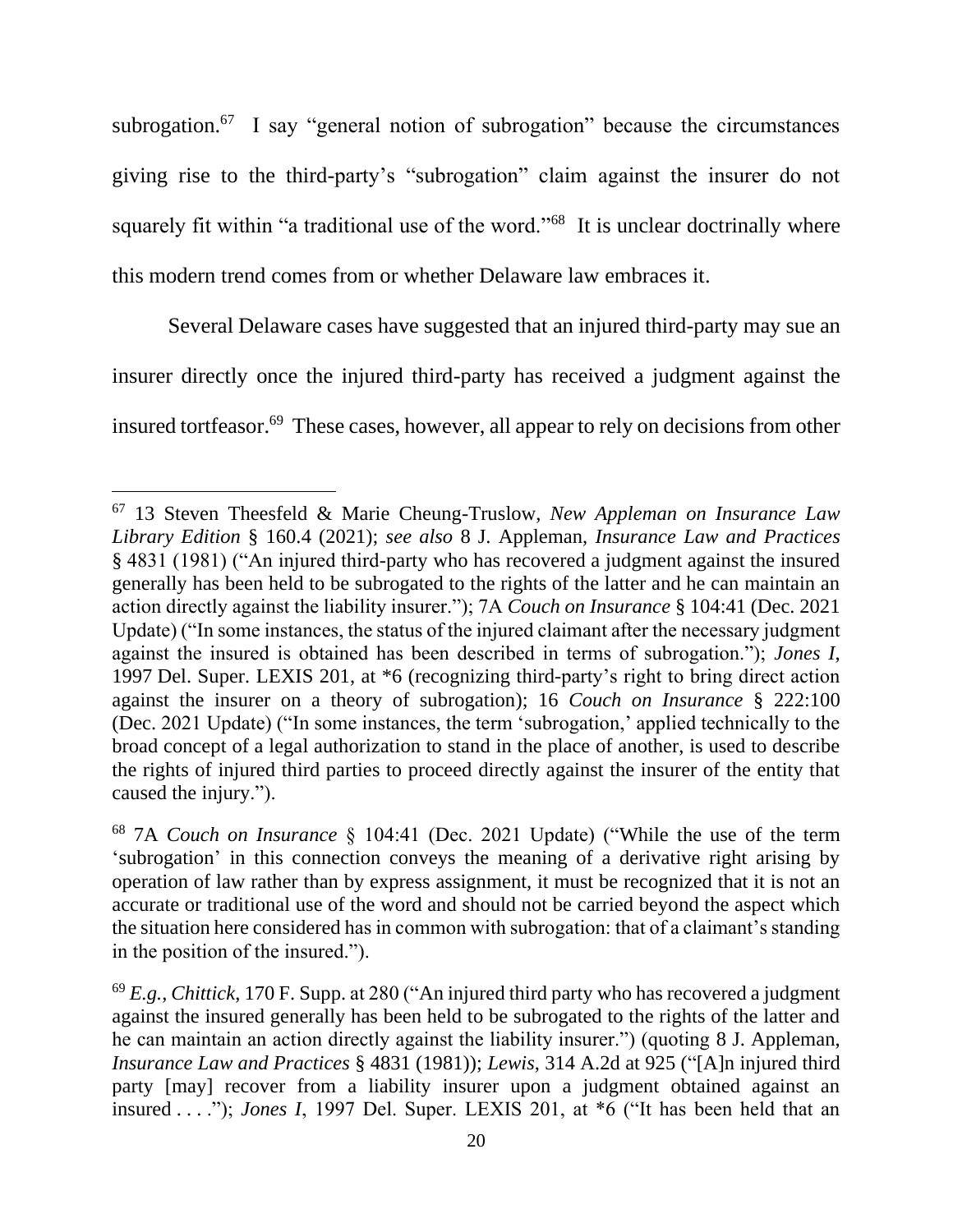jurisdictions, or treatises citing such decisions, where the third-party attained standing by statute or by the express terms of the insurance contract.<sup>70</sup> In other words, the source of the authority cited by the Delaware decisions recognizing a right (or standing) to pursue a direct action against the insured was either statutory subrogation (through so-called "direct action statutes") or contractual subrogation (through the express terms of the insurance policy).<sup>71</sup>

injured third-party may recover from a liability insurer after recovering judgment against the insured on a theory of subrogation, it being stated that the injured party is then subrogated to the rights of the insured."); *Delmar News*, 584 A.2d at 534 (observing that third-party may be able to bring a direction action against the insurer upon obtaining a judgment against the alleged tortfeasor); *Walden*, 913 A.2d at 570 ("[A]n injured third party may not prosecute a direct action against a liability insurer on the basis of the alleged negligence of an insured *before a determination of the insured's liability*.") (emphasis supplied).

<sup>70</sup> *E.g.*, *Jones I*, 1997 Del. Super. LEXIS 201, at \*6 (citing *Chittick*, 170 F. Supp. at 279) ("[T]here is no subrogation in the present case as that term is used in the law and I am referred to no other principle sustaining the present action."). The cases referenced by the plaintiff in *Chittick*, in turn, granted the subrogation rights through express terms in the insurance policies. *Chittick*, 170 F. Supp at 279–80 ("[Those] courts considered the rights of the injured party to be contractual rights growing out of express terms of the policies . . . .") (citing *Kleinschmit v. Farmers Mutual Hail Ins. Ass'n*, 101 F.2d 987 (8th Cir. 1939) and *Auto Mut. Indem. Co. v. Shaw*, 184 So. 852 (Fla. 1938)).

 $71$  As noted, the Delaware decisions finding direct action standing on the basis of subrogation often point to insurance treatises and legal encyclopedias. These authorities exist and discuss subrogation at length. *E.g.*, 44 Am. Jur. 2d *Insurance* § 1449 (Jan. 2022 Update) (noting with respect to subrogation standing that, "if the policy is an indemnity policy against loss, the insured's cause of action against the insurer does not arise until after the payment of the judgment recovered against the insured by the injured person"); 8 J. Appleman, *Insurance Law and Practices* § 4831 (1981) ("An injured third-party who has recovered a judgment against the insured generally has been held to be subrogated to the rights of the latter and he can maintain an action directly against the liability insurer."); 7A *Couch on Insurance* § 104:41 (Dec. 2021 Update) ("In some instances, the status of the injured claimant after the necessary judgment against the insured is obtained has been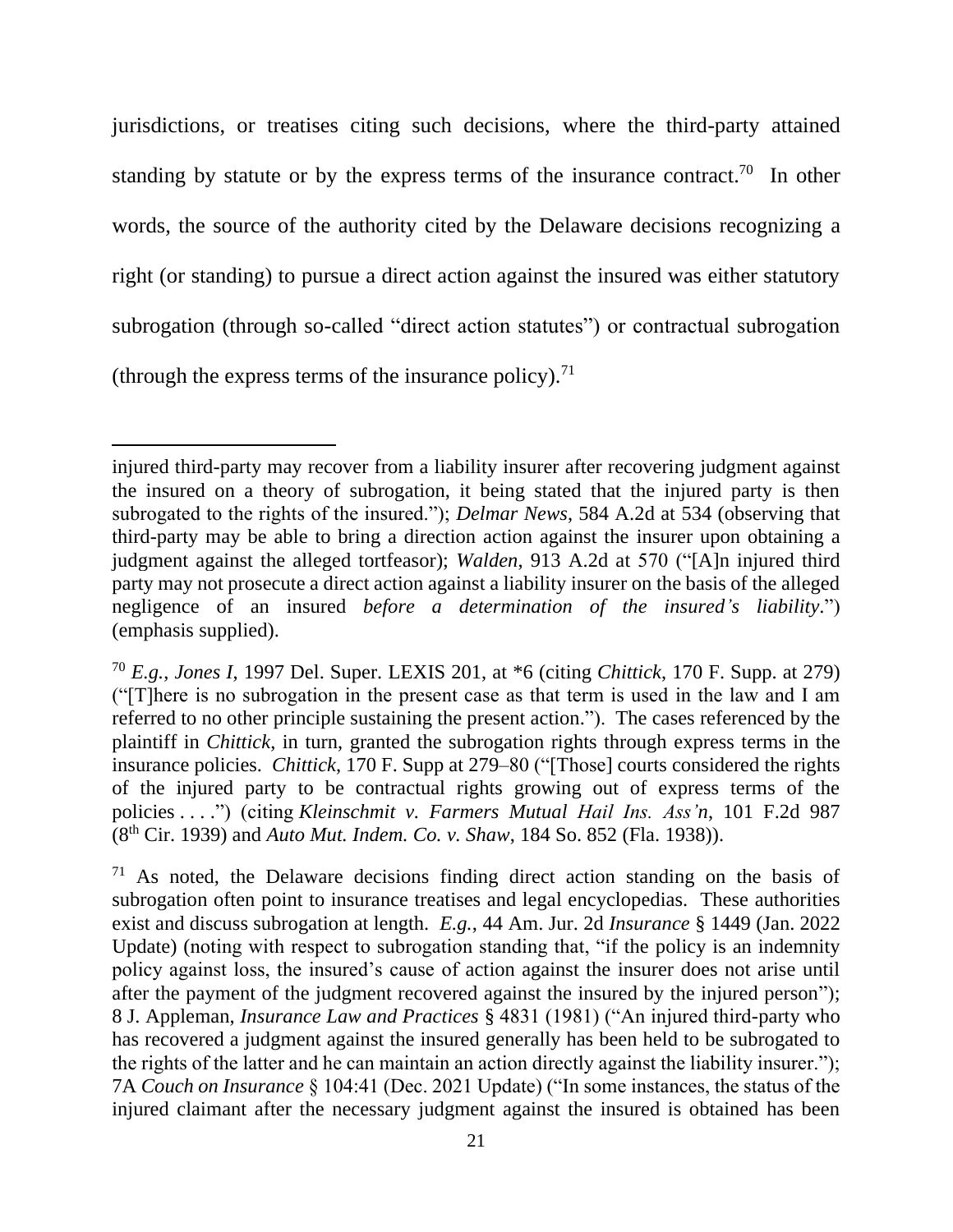Upon careful review of the relevant Delaware authority, the best that can be said is that our law is unclear regarding whether a third-party may bring a direct action against an insurer for coverage on a theory of subrogation when equitable subrogation does not apply and the right cannot be traced to a statute or contract. For their part, Plaintiffs point to *Jones I* and declare that its holding represents the settled law of Delaware.<sup>72</sup> But, as GAIC correctly observes, in *Jones II*, our Supreme

described in terms of subrogation."); 16 *Couch on Insurance* § 222:100 (Dec. 2021 Update) ("In some instances, the term 'subrogation,' applied technically to the broad concept of a legal authorization to stand in the place of another, is used to describe the rights of injured third parties to proceed directly against the insurer of the entity that caused the injury."). But a deeper dive reveals that the sources upon which these discussions of direct action standing rest inevitably are decisions interpreting either direct action statutes or insurance policies expressly authorizing direct actions. *E.g.*, 44 Am. Jur. 2d *Insurance* § 1449 (citing *Degnan v. R.I. Mut. Liab. Ins. Co.*, 154 A. 912, 913 (R.I. 1931) (holding that the third party could sue the insurer under the terms of the policy, which explicitly stated "[n]o action shall lie against the company *under this policy* unless brought . . . [after the] judgment against the insured after final determination of the litigation") (emphasis added); *Smith Stage Co. v. Eckert*, 184 P. 1001, 1003 (Ariz. 1919) ("[W]e have concluded the company's contract is not one of insurance, but one of conditional liability; the *[contract] condition*  being that the injured party must first obtain a judgment against the assured stage company.") (emphasis added)); *e.g.*, 7A *Couch on Insurance* § 104:41 (Dec. 2021 Update) (citing *N.J. Fid. & Plate Glass Ins. Co. v. Clark*, 33 F.2d 235, 236 (9th Cir. 1929) ("[T]he intent and purpose of [the Oregon] statute is to subrogate the injured party to the rights of the insured . . . ."); *Bourget v. Gov't Emp. Ins. Co.*, 287 F. Supp. 108, 110 (D. Conn. 1968) ("[T]he language of [the Connecticut statute] clearly subrogates the injured person to all the insured's rights against the insurer."); *Guerin v. Indem. Ins. Co. of N. Am.*, 142 A. 268, 268 (Conn. 1928) ("[If] under chapter 331 of the Public Acts of 1919 . . . the judgment creditor is subrogated to the rights of the assured against his insurer."); *Gen. Accident Fire & Life Assurance Corp. v. Mitchell*, 259 P.2d 862, 866 (Colo. 1953) (observing that "plaintiffs are subrogated to the rights of Greathouse under General's policy")).

 $72$  AB at 15–16.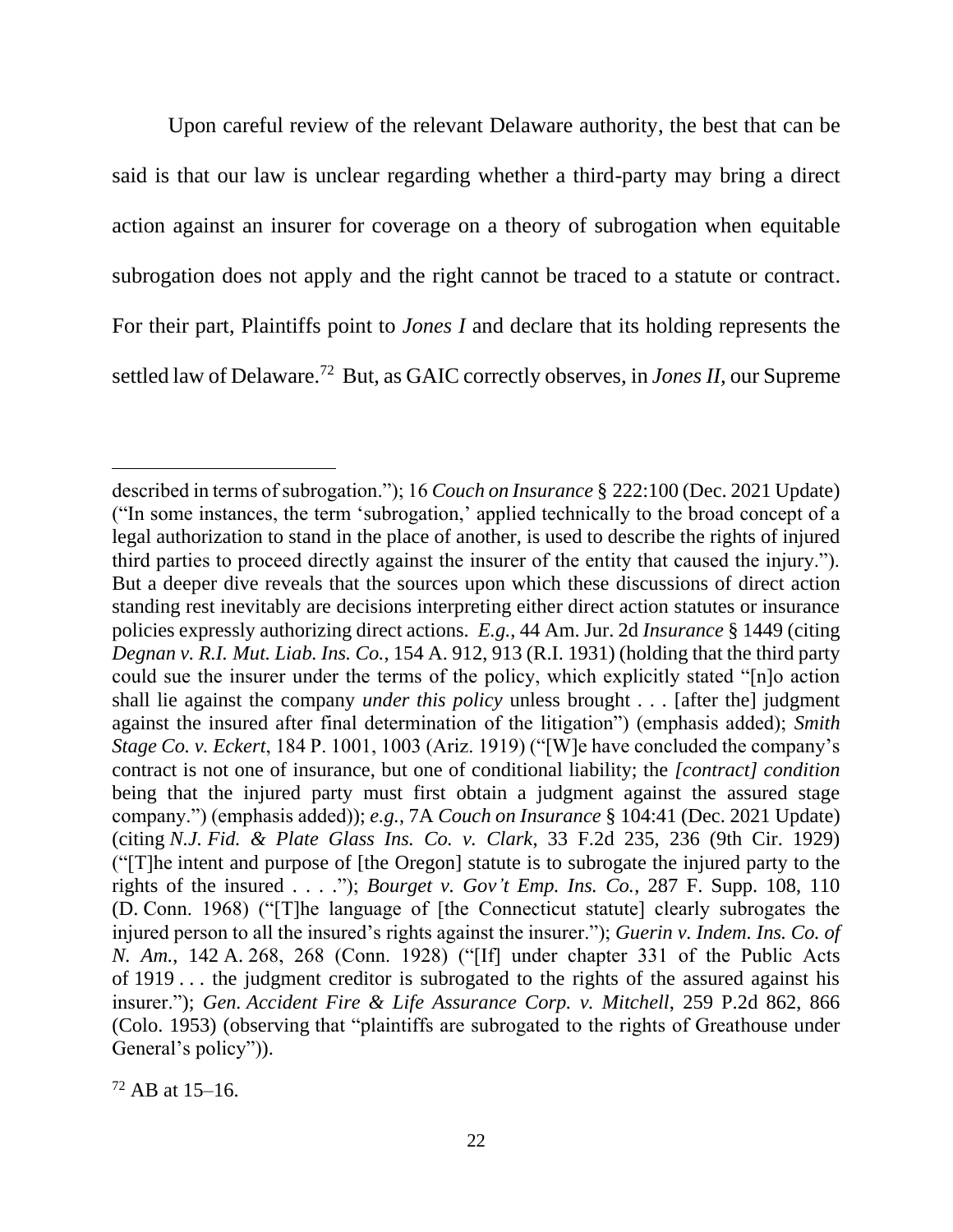Court affirmed the trial court's standing determination only on the basis of an express assignment.<sup>73</sup> The court did not address the trial court's finding regarding subrogation standing.<sup>74</sup> Unfortunately, *Jones I* did not explain the basis of the subrogation right it found to exist, and the authority it cites rested on either statutory or contractual rights.

Having identified the uncertainty in our law, I have determined that I need not tackle the difficult task of attempting to provide clarity. Even if Plaintiffs are subrogated to the rights of the insureds, for reasons I explain below, standing does not exist under the GAIC Policy because the insureds were not in compliance with the GAIC Policy, and thereby forfeited coverage, at the time the Default Judgment was entered.

#### **B. Standing Under the Policy**

The "concept of subrogation," even in Plaintiffs' formulation, assumes "that the injured person stands in the shoes of the insured, with no greater and no lesser rights than the insured against the insurer. Consequently, if the insured cannot recover against the insurer, the injured person cannot do so."<sup>75</sup> GAIC argues the

<sup>73</sup> *Jones II,* 1997 WL 702570, at \*1.

 $^{74}$  *Id.* 

<sup>75</sup> 7A *Couch on Insurance* § 104:41 (Dec. 2021 Update); *see also id.* § 104:6 (observing that "a claimant seeking to bring a direct action against an insurer stands in the shoes of the insured against whom his or her claim arose; consequently, if the insured has breached the insurance policy, the insurer may assert this breach as a bar to the third-party claimant's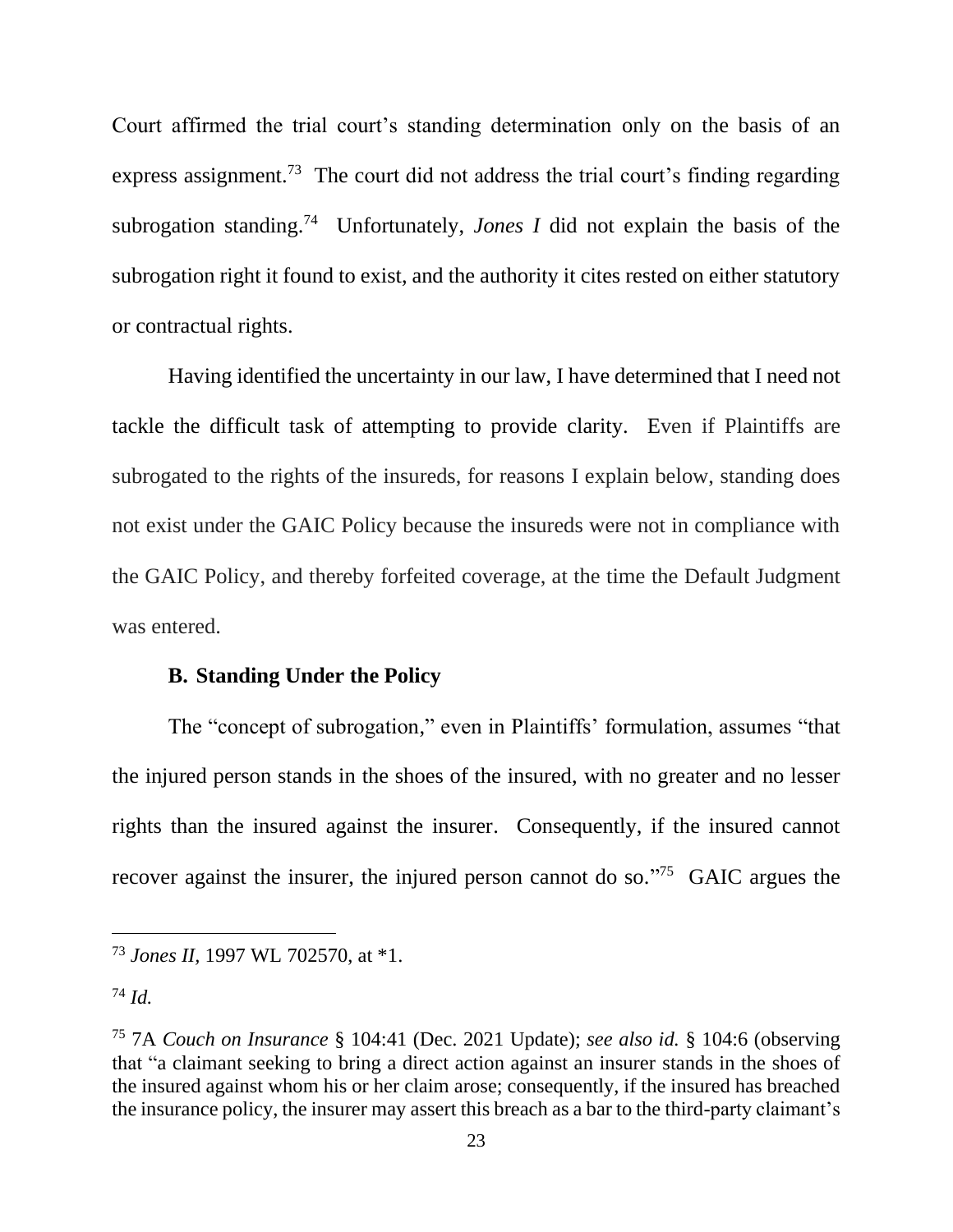Zhongpin insureds breached the GAIC Policy such that they, and in turn Plaintiffs, have forfeited their rights to seek coverage. I agree.

The GAIC Policy's No Action Clause provides, in part, that "[n]o action shall be taken against [GAIC] unless, as a condition precedent thereto, there shall have been full compliance with all terms of this Policy...."<sup>76</sup> As Plaintiffs stand in the shoes of the insureds, and their standing to sue must be consistent with the terms of the GAIC Policy, Plaintiffs must well-plead that the insureds were in "full compliance with all terms of th[e] Policy" in order to have standing to sue for coverage. But the insureds' "full compliance" with the GAIC Policy is not a reasonable inference that can be drawn from the Complaint.

I start with the obvious––the reason Plaintiffs possess the Default Judgment against the Zhongpin insureds is that the insureds failed to defend the claims asserted against them. That, in and of itself, violated the GAIC Policy.<sup>77</sup> In failing to defend,

recovery"); 44 Am. Jur. 2d, *Insurance* § 1450 (Jan. 2022 Update) ("If the insured has not complied with a clause in the policy requiring cooperation, the injured person cannot recover against the insurer . . . if the insurer has been prejudiced by the breach of the cooperation clause."); *Jones I*, 1997 Del. Super. LEXIS 201, at \*7 (holding that "regardless of whether Jones has a cause of action in subrogation or as a valid assignment, Jones will be subject to the insurance policy's limitations and conditions").

<sup>&</sup>lt;sup>76</sup> GAIC Policy IX(C)(1).

<sup>&</sup>lt;sup>77</sup> GAIC Policy VII(B) (providing that the "Insureds, and not the Insurer, have the duty to defend all Claims"). This provision obligated the insureds to defend any action against them that might implicate the policy. *See XL Specialty Ins. Co. v. Lakian*, 243 F. Supp. 3d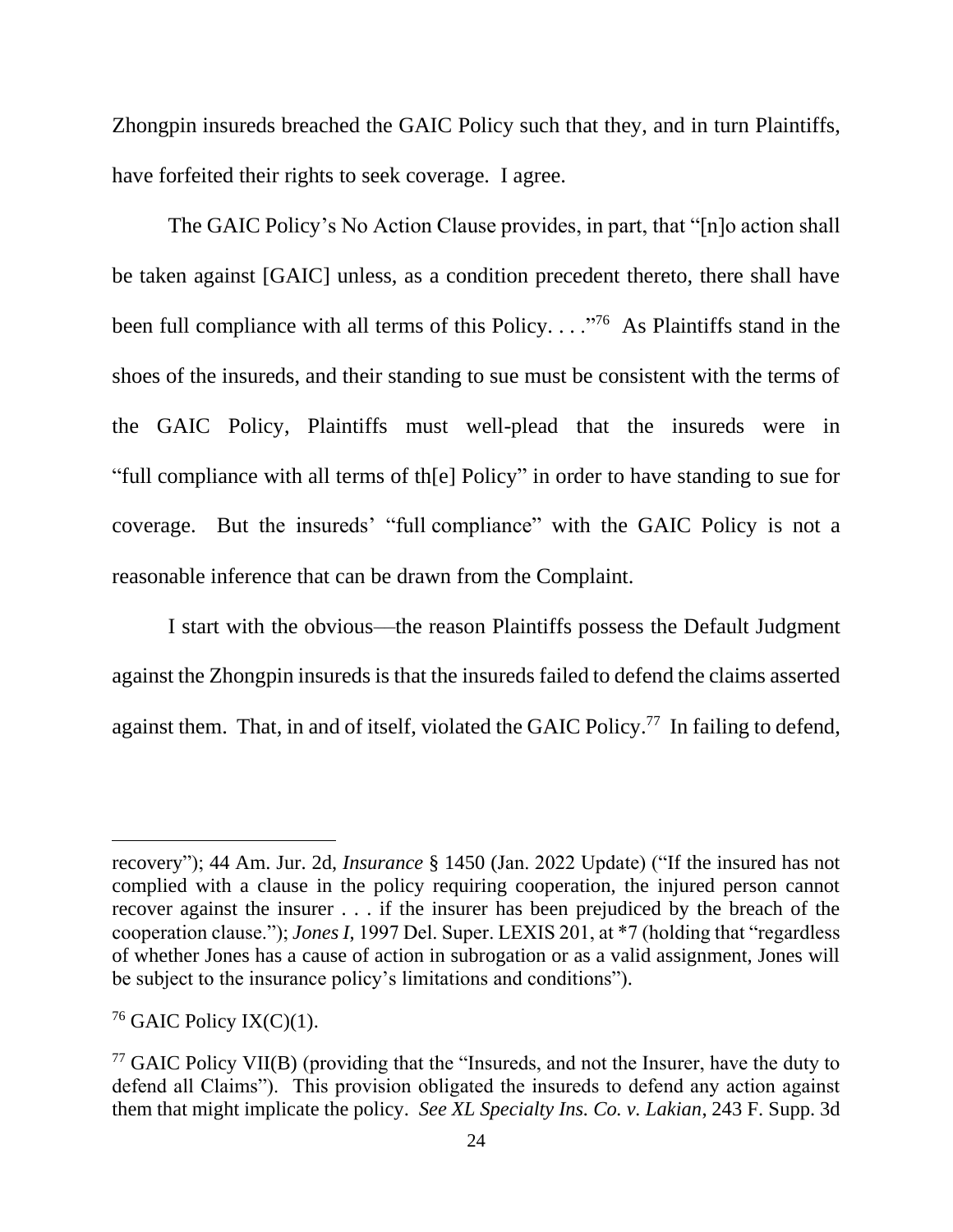the Zhongpin insureds violated not only express provisions of their GAIC Policy but also an order of the court directing that they retain new counsel or defend the action *pro se*. 78

Moreover, the GAIC Policy required all insureds to avoid any admission of liability without GAIC's prior consent. Specifically, at Section VII(A), the policy provides in unambiguous terms that the "Insureds shall not . . . admit liability . . . in connection with any Claim without the express prior written consent of the Insurer, which consent shall not be unreasonably withheld."<sup>79</sup> The court's order granting the Default Judgment made clear that the Class Action defendants, by default, had admitted their liability on the breach of fiduciary duty claims asserted against them.<sup>80</sup> There is no allegation in the Complaint that GAIC gave its consent before the insureds made that admission.<sup>81</sup>

<sup>434, 440–41 (</sup>S.D.N.Y. 2017) (interpreting a similar provision and recognizing that a "[d]efault is undeniably a failure to defend")*.* 

<sup>78</sup> Chancery D.I. 122–23.

<sup>79</sup> GAIC Policy VII(A).

<sup>80</sup> Chancery D.I. 138.

 $81$  GAIC also argues that the default judgment was not a "final determination [of liability] and adjudication against the Insured," as required by the No Action Clause to trigger coverage. OB at 35. Given my determination that the No Action Clause otherwise bars coverage, I decline to reach the "final determination" issue.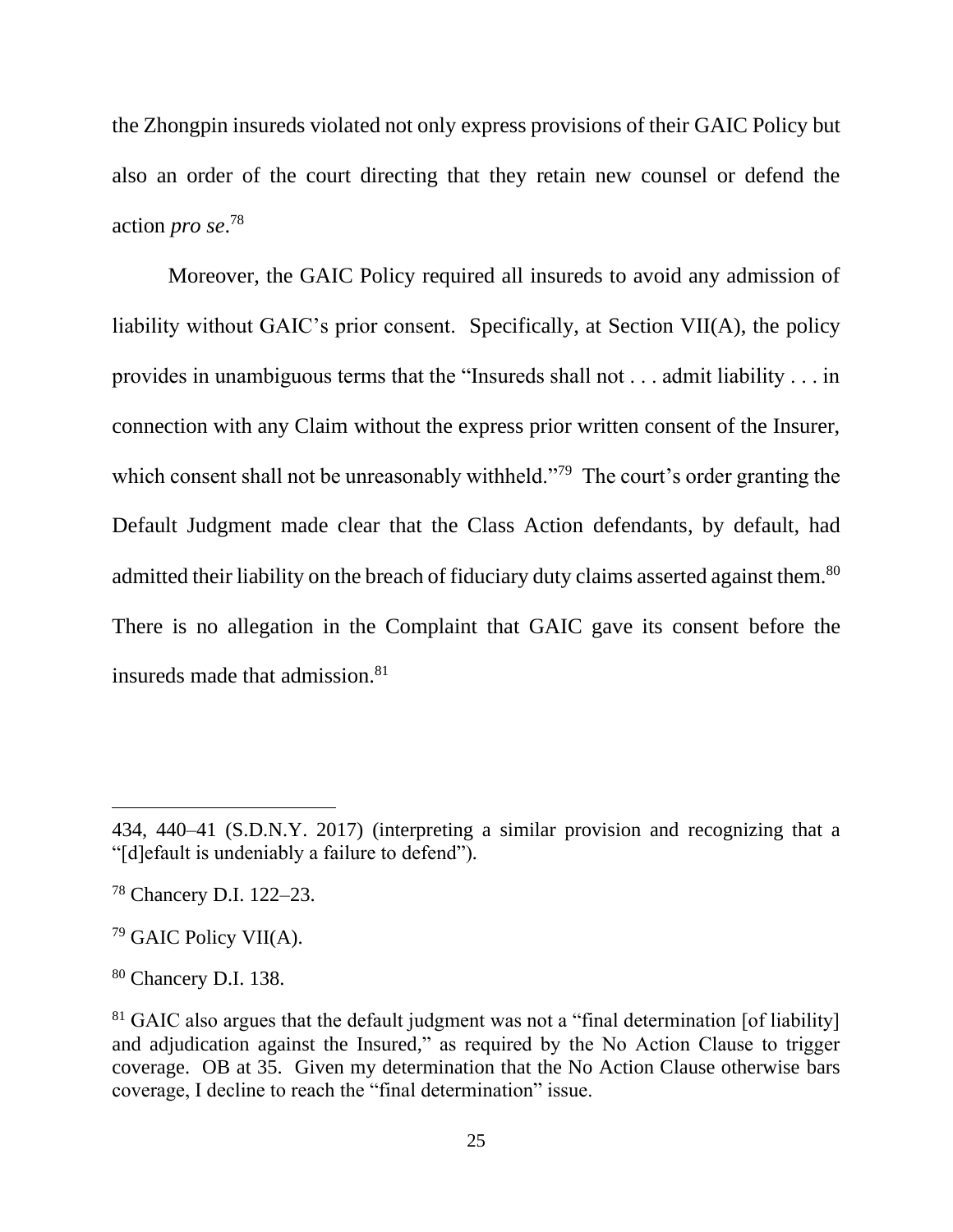As a general matter, "an insured's breach of [a] notice provision, without prejudice to the insurer, will not relieve the company of its liability under the contract."<sup>82</sup> Whether a showing of actual prejudice is required when an insured breaches a contractual duty to defend, as opposed to a requirement to give the insurer notice of a claim, has not been addressed by the parties, and the Court has found no cases directly on point. Assuming a showing of prejudice is required, the only reasonable inference to be drawn from the Complaint is that the showing has readily been made here.

The Zhongpin insureds failed to pay their lawyers, as required by the GAIC Policy, and then disappeared. When ordered to secure new counsel or proceed in the litigation *pro se*, the insureds elected to do neither and instead did nothing. When given notice of Plaintiffs' intent to seek a default judgment, they sat silent and, by their silence, acknowledged liability. All the while, GAIC could do nothing to stop the defense train as it careened toward default judgment. This was not a case where the insured was an at-fault driver of an automobile who declined to participate in the defense of a personal injury claim brought against him. If that were the case, the insurer could engage counsel, admit fault and defend the claim (without the insured)

<sup>82</sup> *State Farm Mut. Auto. Ins. Co. v. Johnson*, 320 A.2d 345, 346 (Del. 1974); *see also Jones II*, 1997 WL 702570, at \*1 (holding that "an insurer must demonstrate actual prejudice before a forfeiture of coverage may be invoked by reason of the non-compliance of a notice requirement in an insurance policy").